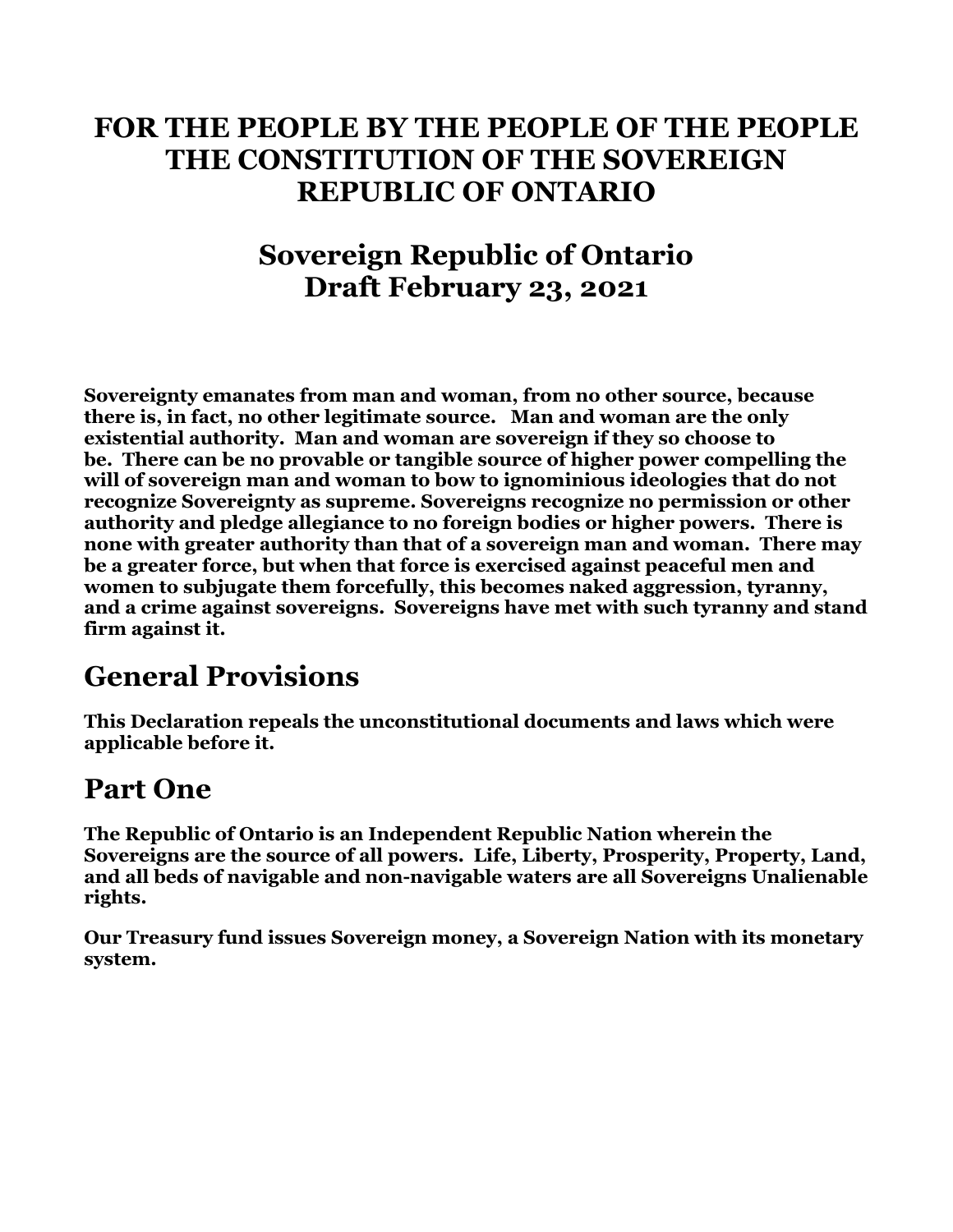#### **Part Two**

**Sovereign Unalienable Rights**

**Sovereigns are adopting the Creator's Natural Sovereign Law(s); the laws cannot harm the Sovereign unalienable rights. These unalienable rights protect the Sovereigns.**

**Unalienable Rights.**

**UNALIENABLE: The state of a thing or right which cannot be sold or taken by force.**

**Things that are not in commerce, as public roads are in their nature unalienable. Some things are unalienable, in consequence of particular provisions in the law forbidding their sale or transfer, as pensions granted by the government. The natural rights of life and liberty are UNALIENABLE – Bouvier's Law Dictionary, 1856 Edition.**

**"Unalienable: incapable of being alienated, that is, sold and transferred." – Black's Law Dictionary, Sixth Edition, page 1523:**

**You cannot surrender, sell, or transfer unalienable rights; they are gifts from the Creator to the individual and cannot under any circumstances be surrendered or taken. All Sovereigns have Unalienable rights.**

**All Sovereigns are held equal before Natural Sovereign Law(s) due to differences in physical and mental capacity.**

#### **Part Three**

**NO INCOME TAX**

**Any such tax is considered unlawful and unconstitutional to all Sovereigns in The Republic of Ontario.**

**1) No man or woman can be taxed for their labour.** 

#### **Part Four**

**The Republic of Ontario recognizes Spiritual Beliefs as an Unalienable Right:**

- **1) You can practice your own spiritual beliefs.**
	- **a) It cannot interfere, harm, or infringe on others or the property of others. All Sovereigns will treat others with Lawful and Moral consideration.**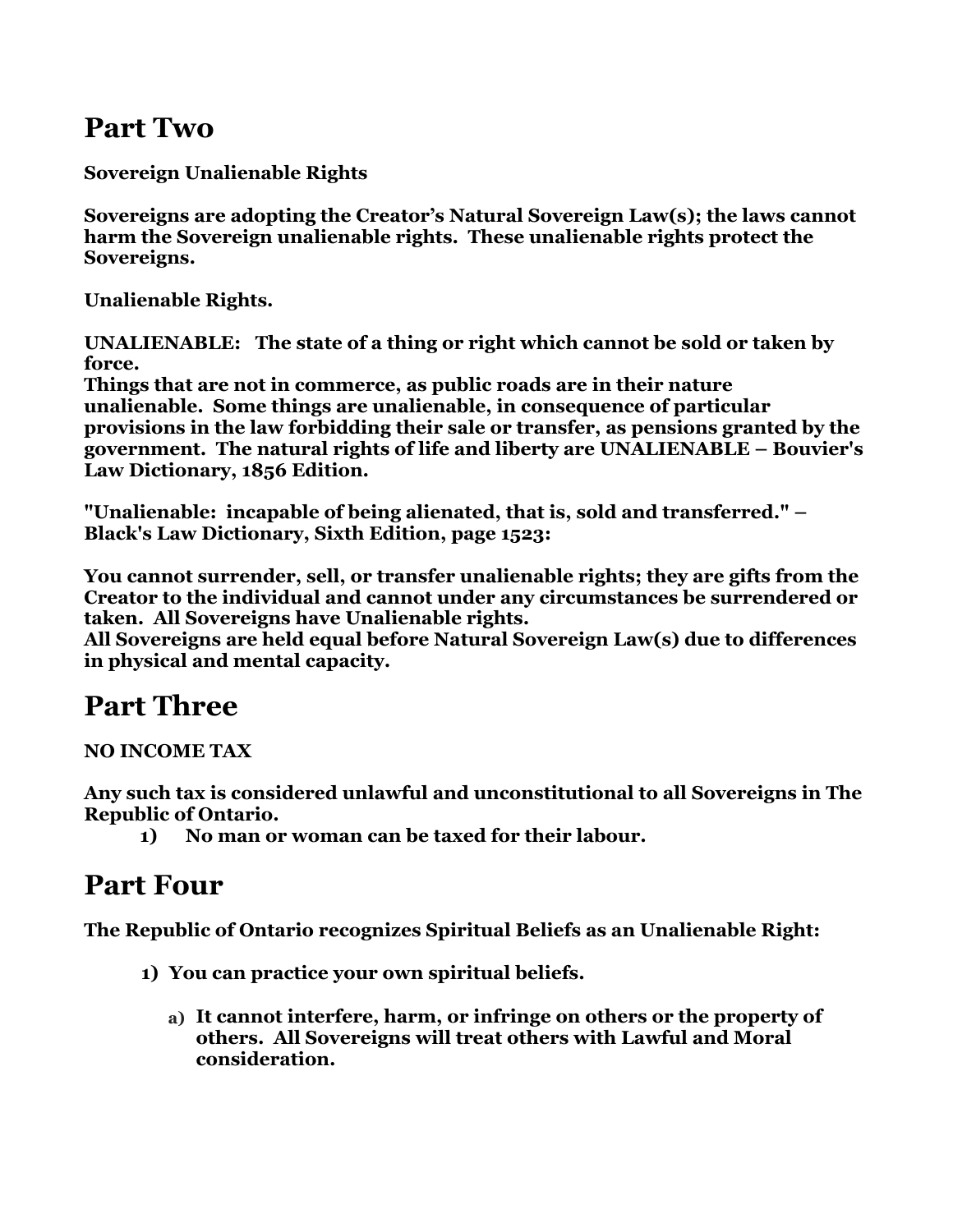- **b) All spiritual beliefs will never be able to interfere in any way or change any Sovereign's lawful rights, at present or in the future in The Republic of Ontario.**
- **c) All forms of churches are fully transparent and fully accessible to all Sovereigns.**
- **2) The Republic of Ontario will not fund any Spiritual beliefs or Ideologies. It will have to be financed by their members or followers.**
	- **a) In The Republic of Ontario, all international funding is unlawful for any Spiritual Beliefs or Ideologies.**

#### **Part Five**

**Freedom of Speech**

**Under Natural Sovereign Law(s), this written Constitution guarantees that everyone has the right to choose, speak, and assemble in non-violent protest freely. The Sovereigns swear to oppose all forms of discrimination. These principles are enforced by freely hired employees (Administrators) of The Republic of Ontario with full control to implement the Natural Sovereign Law(s) of The Republic of Ontario.**

**The will of the Sovereigns will always be above The Republic of Ontario Constitution; upholding and protecting that will is the ultimate objective of every organ and function of the Constitution and the Sovereigns.**

#### **Part Six**

**Right to Bear Arms**

**Sovereigns Rights to Keep and Bear Arms and possess weapons (arms) for their defense and survival are the Sovereigns Unalienable rights.**

- **1) Proportional Response Self-Defense law requires the response to match the level of the threat in question. In other words, The Sovereign man and woman can only employ as much force as required to remove the threat. If the risk involves deadly force, the Sovereign man and woman defending themselves or others can use deadly force to counteract the threat.**
- **2) The Sovereign's will have the lawful right to a well-regulated Militia, being necessary to a Free Republic's security. The Militia is a Sovereigns army regulated by Sovereigns of The Republic of Ontario.**

 **Right to Possess the following cannot and will not be infringed upon:**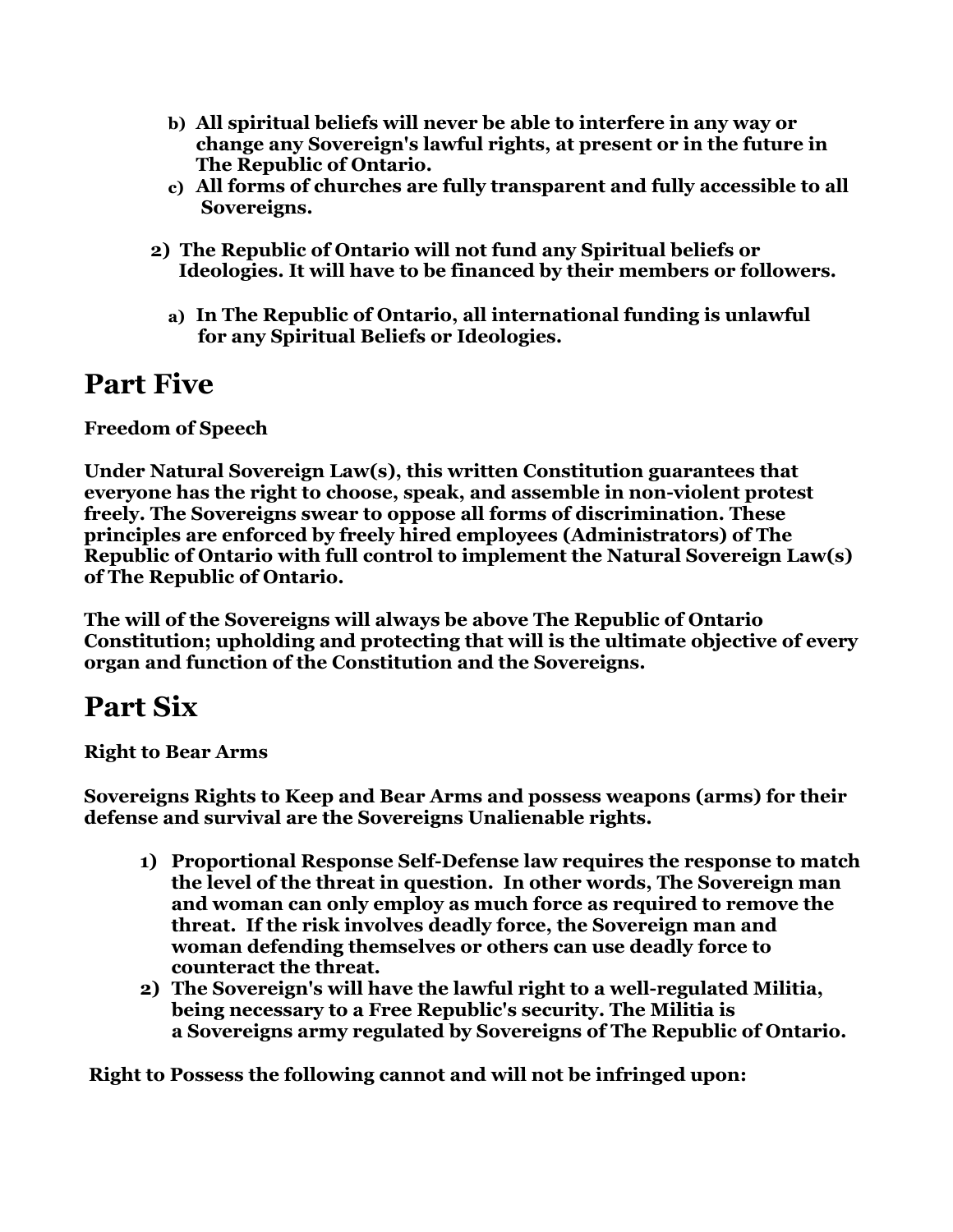- **1) Brass, primers, gun powder, and ammunition**
- **2) Reloading equipment**
- **3) Archery accessories Arrows, bows, crossbows, longbows, recurve bows, compound bows**
- **4) All other means of a weapon while defending oneself from a deadly threat**

**The Right to Hunt, Fish, for the substance can not and will not be infringed upon unless the numbers of species need to be protected to increase numbers.**

**1) HUNTING WILDLIFE TO EXTINCTION. In just the past 40 years, nearly 52 percent of the planet's wildlife species have been eliminated. The leading cause of these shocking declines is irresponsible and unethical human activities. In addition to the devastating consequences of deforestation, animal agriculture, development, and environmental pollution.**

#### **Part Seven**

**Treason** 

**A treasonous act is a crime of betraying one's Nation.**

**The Republic of Ontario and its Sovereigns will not tolerate treason in any form. Attempts by force of arms or any violent or other means to do harm and to overthrow the organs and functionary of the Constitution of the Sovereigns and the Sovereigns of The Republic of Ontario and any involvement in a treasonous act will cause all perpetrators to face a Republic of Ontario Natural Sovereign Law(s) grand jury.**

#### **Part Eight**

**Voting**

**Part One to Eight is the protective measures in place to guarantee the Sovereigns are the final decision-makers, and they can only be changed by one hundred percent (100%) of the Sovereigns, NOT the majority.**

**Any amendment to an Article will require seventy-five percent (75%) of the Sovereign vote.**

**County Voting One Sovereign, one vote yes or no, hire or not hire, fire or not fire. Sovereigns vote seventy-five percent (75%).**

**Regional Voting**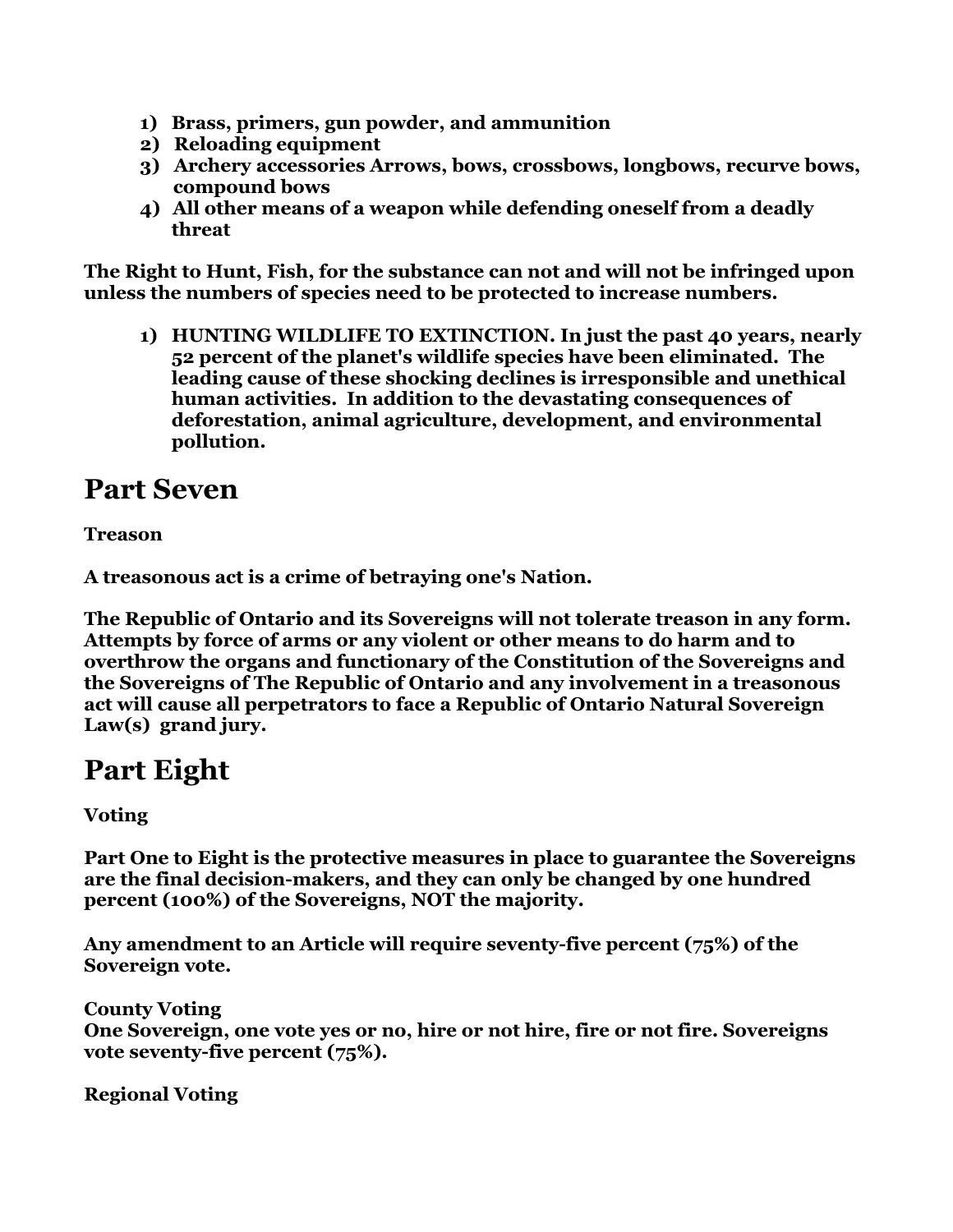**One county, one seat, yes or no, hire or not hire, fire or not fire. Sovereigns vote seventy-five percent (75%).**

**National Voting One county, one seat, One region, one seat, hire or not hire, fire or not fire. Sovereigns vote seventy-five percent (75%).**

**All outcomes will be posted at The Republic of Ontario head office and through Multi-Media for all Sovereigns to see the final result.**

**The ultimate objective of every organ and functionary of the Constitution of the Sovereigns, the judiciary, MUST be to uphold and protect that will. All Sovereigns are equal before Natural Sovereign Law(s). They will enjoy equal civil and political rights, have the same opportunities, and be subject to the same public duties and obligations without discrimination.**

 **…………………………………………………………………………………………….**

## **Article (1)**

**This is the Constitution and structure for a Sovereign independent Republic of Ontario, meaning full national status and full Sovereignty for Ontario under a fully constitutional Republic system and a written constitution. This is the first known Sovereign Republic of Ontario constitution in history.**

**1) The capital city of The Republic of Ontario will be determined by the Sovereigns at a later date.**

## **Article (2)**

**The Sovereign Republic of Ontario is a fully autonomous Sovereign Independent and Republic Nation.**

**The Republic of Ontario Natural Sovereign Law(s) uphold the preservation of life, liberty, property, and land of the Sovereigns, principles of no harm, no loss, and no fraud.**

**Ensuring that the Sovereigns are free from injury, damage, or theft of their bodies, their rights, and property.**

- **1) It is the duty of all Sovereigns to protect the Constitution and the Unalienable Rights of each Sovereign against all enemies, foreign and domestic.**
- **2) All forms of discrimination and persecution are opposed and answerable to The Republic of Ontario Natural Sovereign Law(s) as described in the articles of Unalienable Rights.**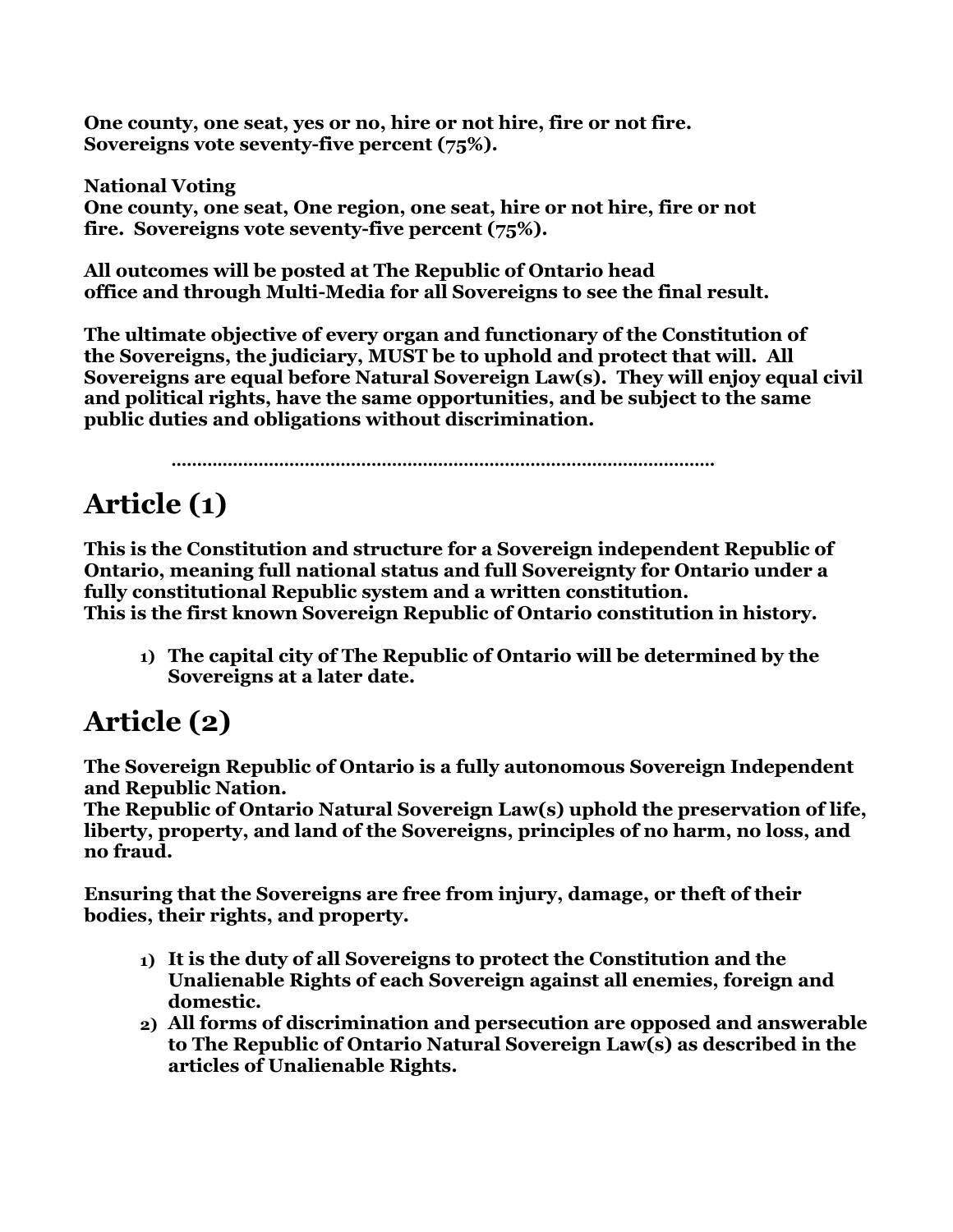**The Republic of Ontario nation has a natural, universal, and unalienable right to Sovereignty, to determine its relations with other nations, and to develop its life, political, economic, and culture, in accordance with its own needs and aspirations. This is the Constitution of the Sovereign Republic of Ontario.**

# **Article (3)**

**The Sovereign Republic of Ontario will exist in the future within Ontario's already established and territorial borders.**

**The Republic of Ontario physically encompasses all earth, all water, all land, and all beds of navigable and non-navigable waters and all skies over all borders within The Republic of Ontario and aerospace of 100 km (Karman Line).**

## **Article (4)**

**The Sovereign Republic of Ontario will negotiate freely and as an equal with other governments of other lands, nations and will seek mutual understanding and cooperation with all other Nations and its Sovereigns.**

## **Article (5)**

**All Sovereigns of The Republic of Ontario are created equal. No one Sovereign is the subject of another, nor is one set of Sovereigns deemed superior to another. Sovereignty belongs to The Republic of Ontario's Sovereigns, not to any government based in another nation, to any Crown, individual, or entity.**

### **Article (6)**

**All Powers Derive from the Sovereigns**

**All powers of Administration: the Legislative, Executive, and Judicial, ultimately derive from the Sovereigns of The Republic of Ontario, whose right is to designate the Administrators of The Republic of Ontario and in final appeal, to decide all questions of all aspects and significant national policy(s).**

**The powers of The Republic of Ontario under Ontario Sovereignty are reversible only by the authority of the organs established by this Constitution.**

# **Article (7)**

**Sovereignty is the full right and power of a governing body over itself, without any interference from outside sources or bodies.**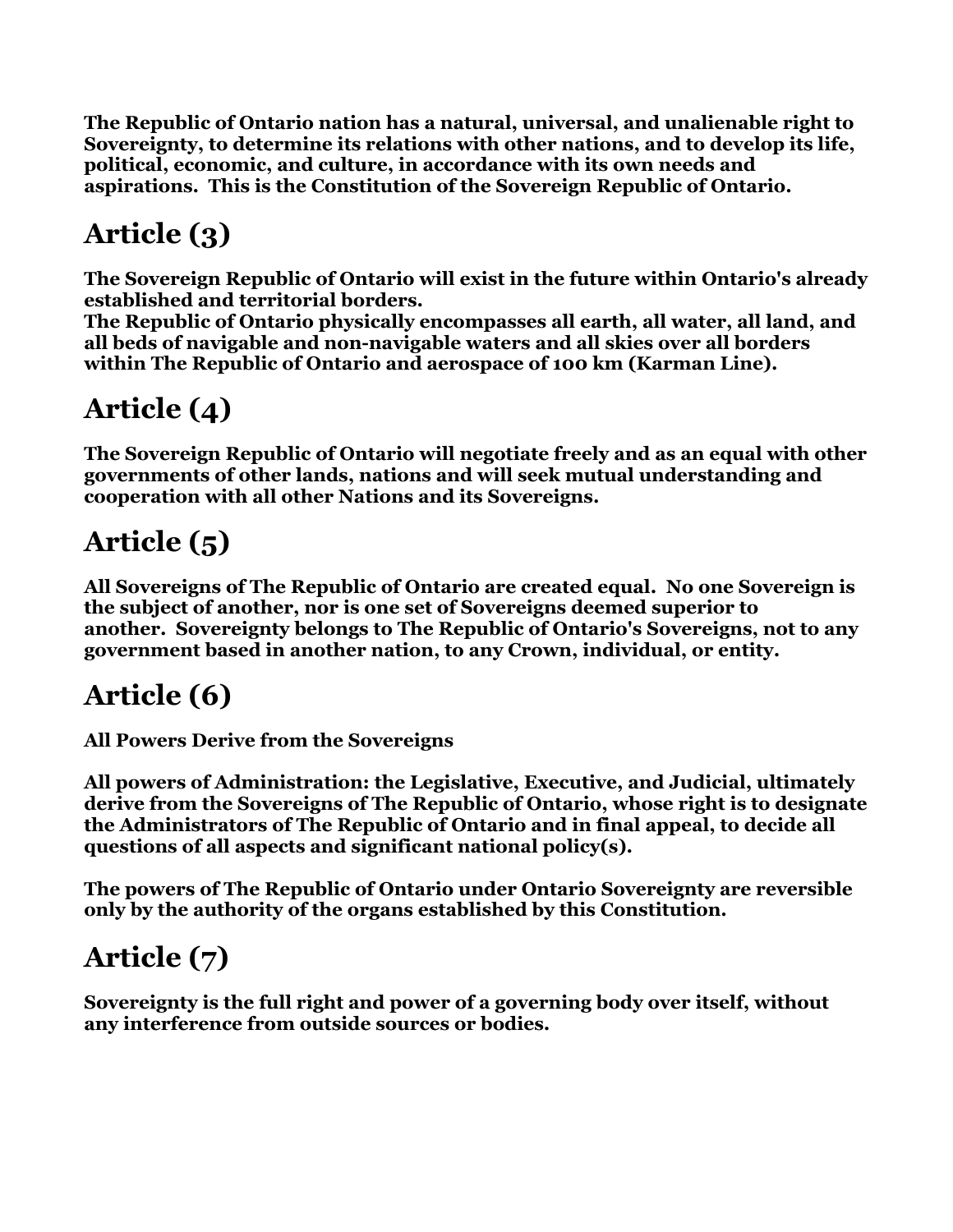- **1) Sovereignty is a substantive term designating supreme authority over some polity. In international law, Sovereignty is the exercise of power by a state.**
- **2) Polity is the rule of the many for the common good. It is a constitutional form of The Republic of Ontario where power belongs to all the Sovereigns.**

## **Article (8)**

**The Republic of Ontario Sovereigns officially claims all its territorial land, natural resources, air, airspace, waters, land-based rights and ownership, gold, silver, rare earth, and other minerals.**

**1) The Republic of Ontario therefore officially claims all rights on fishing, mining, oil exploration, wind farms, all other renewables, nonrenewable energies, and resources within the designated territorial waters and borders.** 

# **Article (9)**

**The Nation's name will officially be The Republic of Ontario.**

# **Article (10)**



**As it is now, the Corporation Flag of Ontario pictured above.**

**The official flag of The Republic of Ontario, which has yet to be determined, and must be flown on all Sovereign maintained buildings.**

## **Article (11)**

**The official language of The Republic of Ontario is Common English.**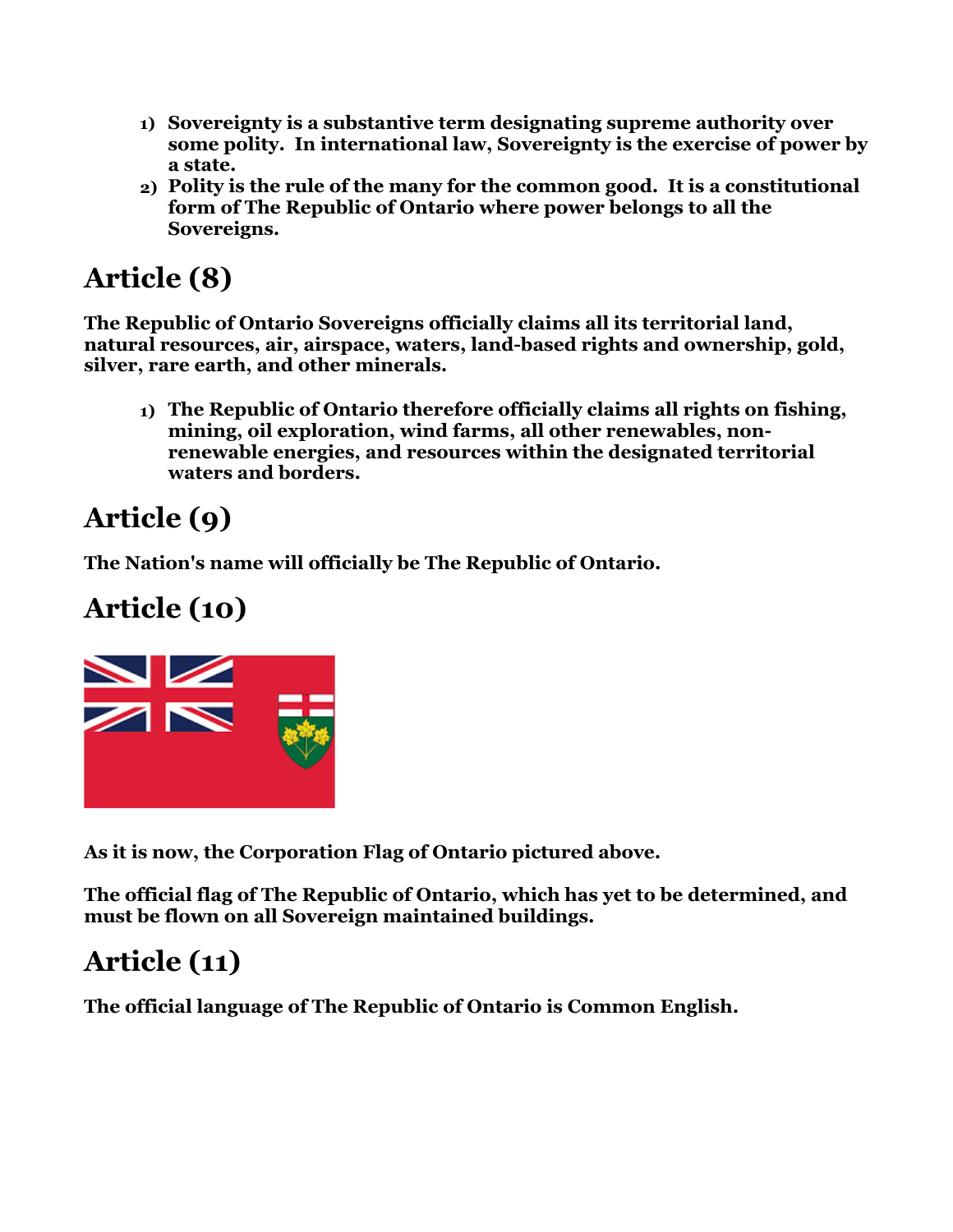## **Article (12)**

**The Republic of Ontario Independence Day**

**The Republic of Ontario Independence Day is an official holiday for all sovereigns and will be celebrated on the First Anniversary of Independence. When the Sovereign Republic of Ontario's economic stability and viability, and when The Republic of Ontario's profit is over a certain amount each year, a Sovereign's profit share will be paid equally to all Republic of Ontario Sovereigns. These dividends can only be temporarily revoked in times of war.**

## **Article (13)**

**Territorial borders of The Republic of Ontario**

**Physically, The Republic of Ontario is the existing territorial borders of Ontario, its earth, water, and skies.** 

**The Republic of Ontario Sovereignty Test of Allegiance and Pledge of Loyalty has to protect The Republic of Ontario, its Sovereigns, natural resources (lands, rare earth, mines, minerals, airspace, waters) property, and its shared common values. The Republic of Ontario sovereignty is automatically and officially handed to any sovereign permanently and lawfully living within The Republic of Ontario when the new Sovereign Republic of Ontario officially commences. Any children born hereafter will automatically get Sovereignty in The Republic of Ontario only if both parents are lawful Sovereigns of The Republic of Ontario. Otherwise, all other lawful guidelines will apply.**

### **Article (14)**

**Sovereign Birthright and Entitlement** 

**It is the birthright and entitlement of every Sovereign born in The Republic of Ontario, which contains all Resources, all land, rare earth and minerals, all water, air, and airspace to be part of The Republic of Ontario. It is also the entitlement of all other Sovereigns that are qualified and or accepted by The Republic of Ontario Natural Sovereign Law(s) and the Constitution to be Sovereigns in the present and the future.**

## **Article (15)**

**Any Sovereign, wherever they are in the world, with only one (1) parent born in The Republic of Ontario, are allowed to apply to The Republic of Ontario and must pass all lawful and Sovereignty test. In the case of having Ontario grandparent(s), the same will apply with proof of income generation and or work and a basic lawful and Sovereignty test. All lawful and Sovereignty tests will be in**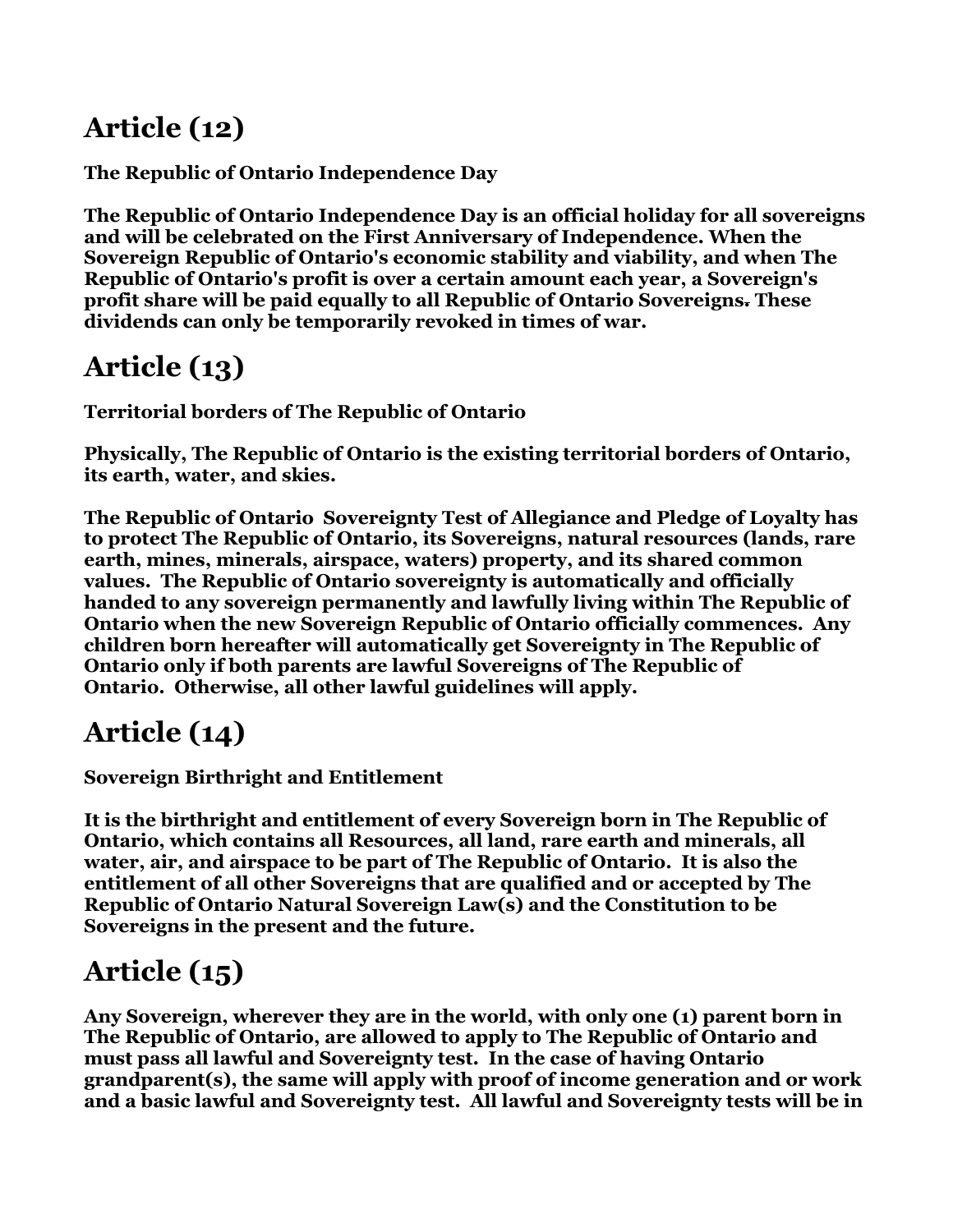**the official language of Common English established by The Republic of Ontario's Sovereigns. Applicants are responsible for their education for the knowledge needed to write this exam.**

**The Sovereigns of The Republic of Ontario are allowed to have Dual Citizenship, grandfather clause.**

# **Article (16)**

**Liberation from Canada Corporation Process:**

**The Sovereigns of The Republic of Ontario are liberating themselves from the BRITISH NORTH AMERICAN ACT by forming THE REPUBLIC OF ONTARIO CONSTITUTION and ADMINISTRATION.**

- **1) During the transition time, The Republic of Ontario's Administration will carry out its commitment to ensuring full Sovereignty for The Republic of Ontario's Sovereigns by all administration bodies and economic means, as is in The Republic of Ontario Constitution.**
- **2) The National Treasury of The Republic of Ontario will not need to create any money within this period (although it will still have the ability to do so). If no gradual transfer agreement is made between the Private Banking Cartel and The Republic of Ontario Administration, then The Republic of Ontario National Treasury will be instructed to create the full annual budget needed for The Republic of Ontario.**

# **Article (17)**

**Devolved Canada Corporation**

**Existing laws (criminal code, acts, and statutes) already implemented in the Ontario Corporation through the devolved Canada Ontario Corporation, British North America (BNA) ACT, and the Ontario Government are reviewed and revised before possibly being adopted or implemented into a fully independent Sovereign Republic of Ontario Administration.**

**(As copied from court document):**

**Therefore, this is indisputable proof, prima facie evidence (UCC 1-202), and positive facts that: Elizabeth Alexandra Mary Windsor-Mountbatten MISNOMER: QUEEN ELIZABETH II /HER MAJESTY /REGINA has not been Queen and has never been Queen; she has never had authority, Sovereignty or divine right. The Legal maxim is fraus est, celare fraudem and fraduem voidem contractus ab initio. No one in Canada (sic); the British Commonwealth or the United States (a colony of Great Britain), or any other realm fraudulently claimed by Elizabeth Alexandra Mary Windsor-Mountbatten MISNOMER: QUEEN ELIZABETH II /HER MAJESTY /REGINA has to listen to her or any of her agents, they have no**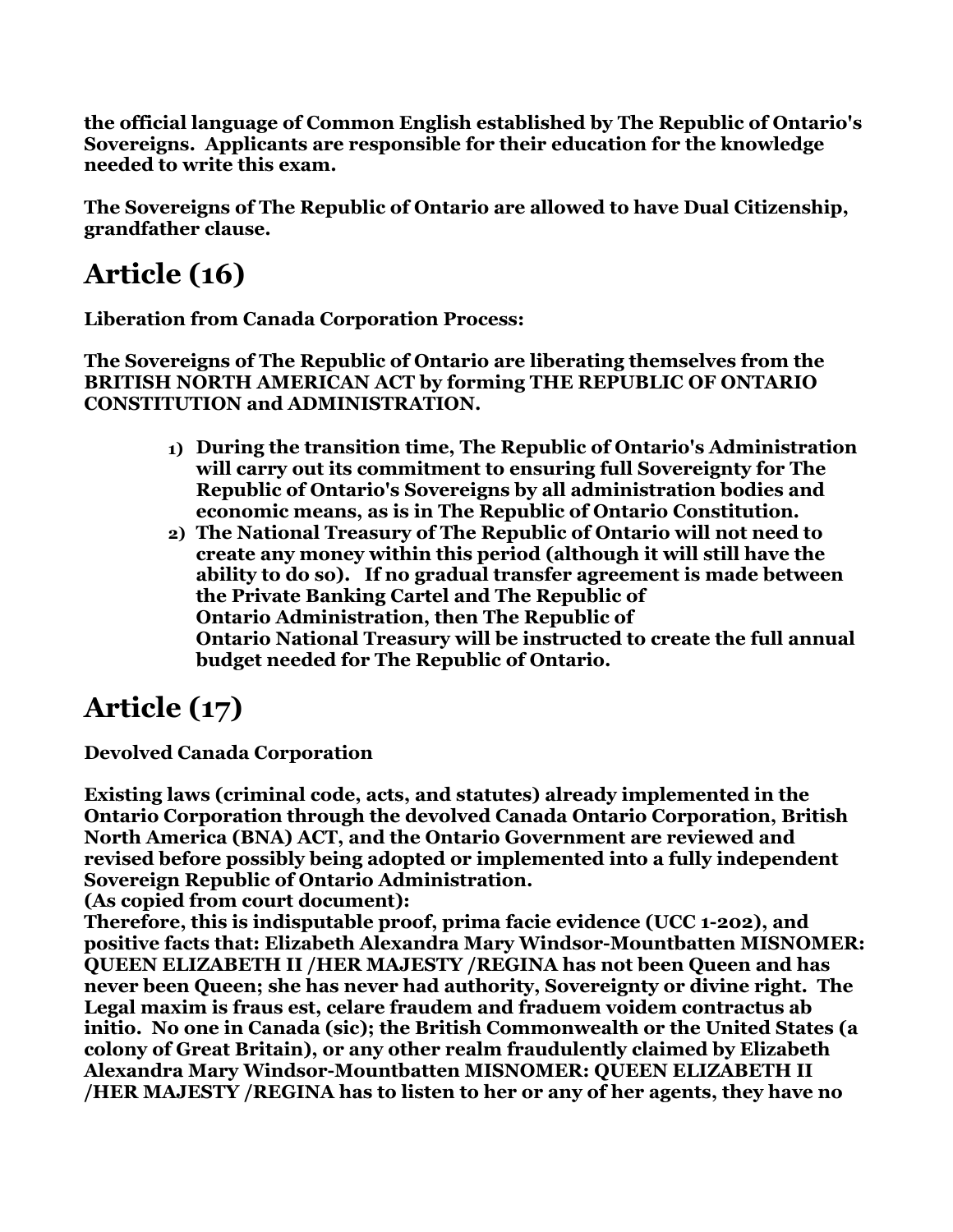**authority over the people. All actions by her and her agents are genocide, apartheid, crimes against humanity, rape, fraud, commercial fraud without scienter, trafficking in Human Cargo actions.**

**Section 35 of the Canada Constitution act. Elizabeth Alexandra Mary Windsor-Mountbatten MISNOMER: QUEEN ELIZABETH II /HER MAJESTY /REGINA her agents, heirs, assigns, and representatives do not have any authority in this matter. Further, it is a known fact in accord with Canada (sic) Oceans act and the Interpretations act that Canada (sic) is 12 miles square including the navigable waters – thus further proving, the court has no legal nor lawful venue, there is no venue on the land and Canada as a registered corporation in Washington D.C. has been exported to the Middle of the Atlantic Ocean.**

## **Article (18)**

#### **Odious Debt**

**The Sovereign(s) of The Republic of Ontario will NOT be responsible for any debt incurred by the de-facto Canada Inc. Canada Inc. debt will not be transferable to The Republic of Ontario if it was incurred without the consent of, and without benefiting, the Sovereigns.**

- **1) Banking & Finance, international law sovereign debt incurred through activities that do not serve the Nation's best interests, especially when incurred by a despotic, tyrannical, or otherwise unjust and oppressive regime, such debts are invalid and written off after the regime is deposed.**
- **2) Government, Politics & Diplomacy, international law sovereign debt, incurred through activities that do not serve the Nation's best interests, especially when incurred by a despotic, tyrannical, or otherwise unjust and oppressive regime. Such debts are invalid and written off after the regime is deposed.**

### **Article (19)**

**Unlawful Trade Deals are Void** 

**The Sovereigns of The Republic of Ontario do not recognize any contracts or regulations that were passed or implemented by the Illegal and unlawful Canada Corporation.**

**Request for immediate investigation within all National and International Trade Deals not limited to:**

**1) NAFTA, THE TPP, TTIP, CETA, SPP TRADE DEALS.**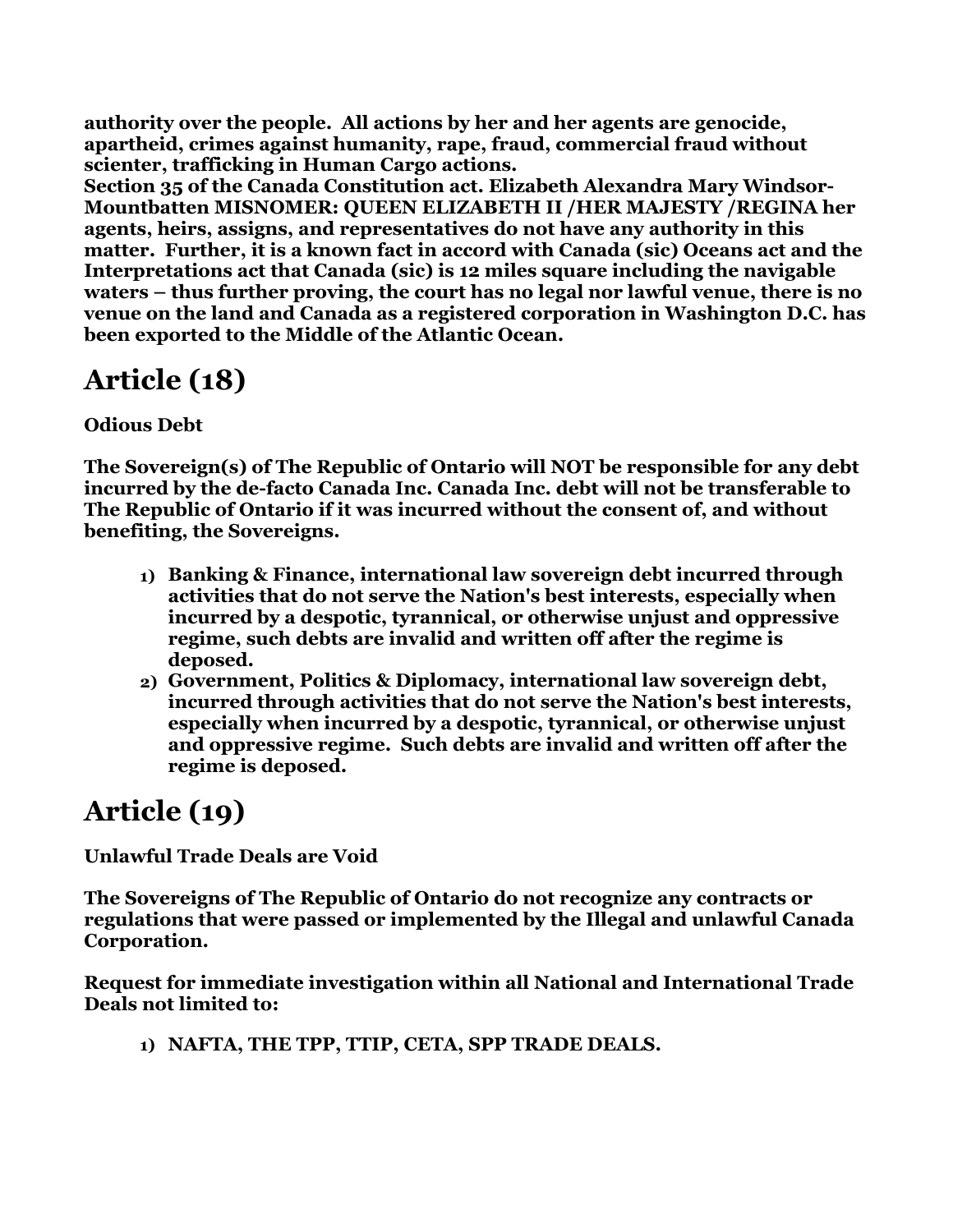- **a) Canada Corporation, Ontario Corporation, Governor-General, Federation British North America (BNA) Act, Indian Act, and the British North American Constitutional Act.**
- **b) UN Migration Pact part of the plan to extinguish Sovereign identity and Territorial Land.**
- **c) UN Agenda 21 and 30: A Global Communism plan where sovereigns will have no control of their rights to own private property.**
- **d) UN Agenda 21: Sustainable Development is the action plan implemented worldwide to inventory and control all land, water, minerals, plants, animals, construction, all means of production, energy, education, information, and all sovereigns in all Nations.**
- **e) Security Prosperity Partnership (SPP).**
- **f) North American Free Trade Agreement (NAFTA).**
- **g) The United States Mexico Canada Free Trade Agreement (USMCA).**
- **h) Canada Colombia Free Trade Agreement (CCOFTA) signed by Canada.**
- **i) Canada Costa Rica Free Trade Agreement (CCRFTA) signed by Canada.**
- **j) Free Trade Agreements (FTAs).**
- **k) Foreign Investment Promotion and Protection Agreement (FIPAs).**
- **l) Any other unknown Trade Deals Any other agreements and or regulations that may be presented to The Republic of Ontario' Sovereigns.**

#### **Article (20)**

**The Republic of Ontario Trade and Financial Administration** 

**As a Sovereign Independent Nation, The Republic of Ontario seeks to carve out our place worldwide and manage complex trade relationships. The Republic of Ontario will consider and discuss the contracts and regulations with all Nations with The Republic of Ontario Sovereigns' consent at all times, with open debate.**

### **Article (21)**

**The Republic of Ontario accepts and recognizes other Lawful Sovereign Nations.**

#### **Article (22)**

**The Republic of Ontario and Administrators will, on its part, serve the Sovereigns of The Republic of Ontario by protecting all the resources, lands, waters, air, and airspace. Protect and supply The Republic of Ontario's energy, food, and water resources. The Sovereigns rights and all other rights are written in this Constitution. The Republic of Ontario will offer healthcare and education to its Sovereigns (Republic of Ontario's wealth of natural resources used for basic life**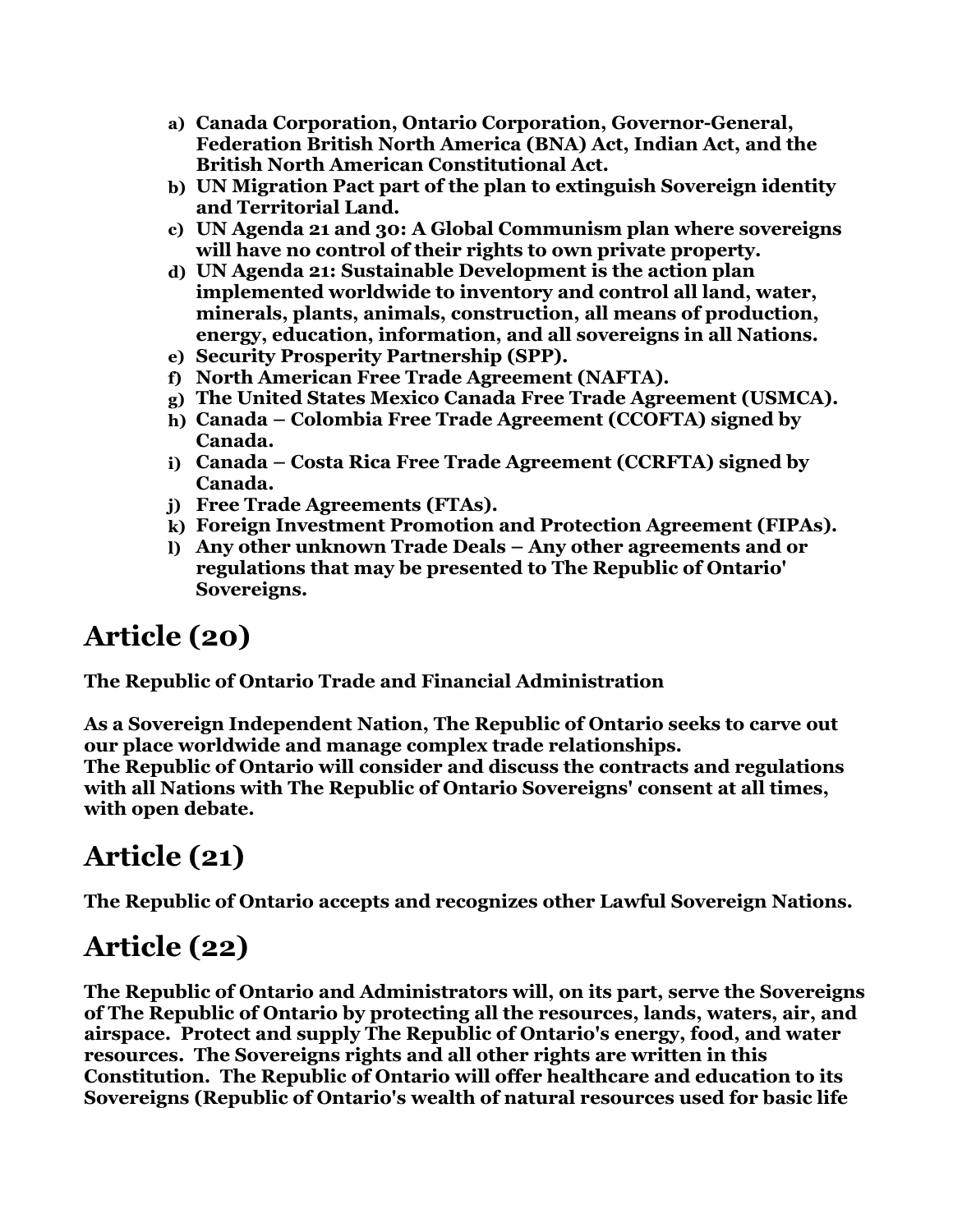**requirements) and assistance to those in real need. Higher education and training should always be provided to all The Republic of Ontario Sovereigns when possible.**

**1) Detail information provided on The Republic of Ontario's wealth to fund Health Care and Education (are used to offset the costs).**

## **Article (23)**

**Education in The Republic of Ontario**

**The Republic of Ontario's responsibility is to teach the real history of our Nation and the true history of the world to our children and all educational systems in a comprehensive, balanced, and transparent way. The Republic of Ontario's history, as well as Native History, is taught in all curriculum. A nation that does not fully grasp its rich heritage and past shows negligence from the current provincial system.**

**Life and culture are celebrated with The Republic of** 

**Ontario educational curriculum, which is an AUTHENTIC EDUCATIONAL SYSTEM.**

**Authentic learning refers to a wide variety of educational and instructional techniques focused on connecting what students are taught in the Learning Center to comprehend real-world issues, problems, and applications.**

- **1) Natural Law Education**
- **2) Rights of Sovereignty Constitution Unalienable Rights**
- **3) Education in Development Skills:**
	- **a) Mathematics**
	- **b) English**
	- **c) Reading and Writing (Cursive Hand Writing)**
	- **d) Social Studies**
	- **e) Computer Science**
	- **f) Sciences**
- **4) Education in Basic Trades:**
	- **a) Mechanics**
	- **b) Carpentry**
	- **c) Welding**
	- **d) Woodworking**
	- **e) Electrical**
	- **f) Plumbing**
- **5) Basic Life Skills:**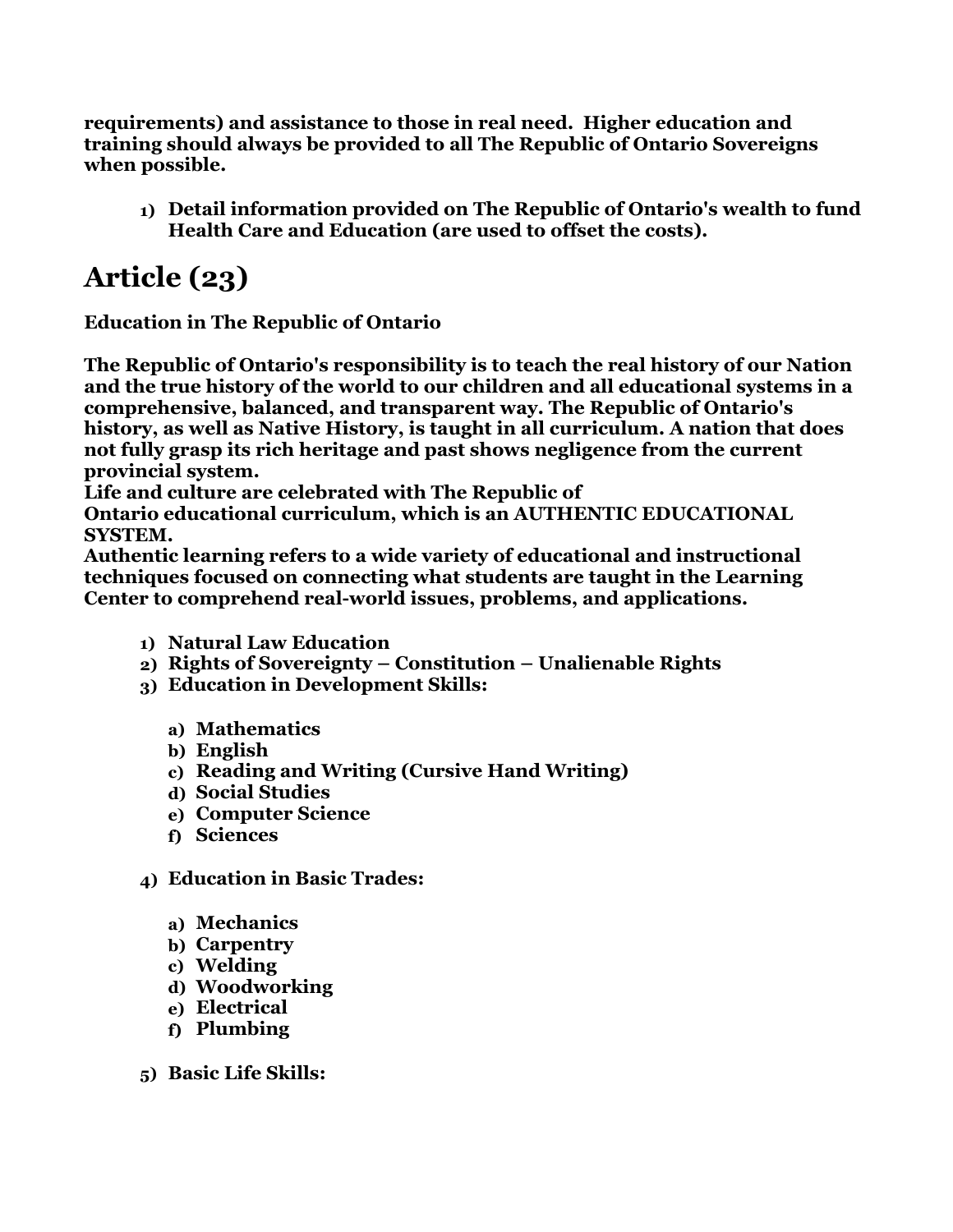- **a) Home Economics (Cooking and household skills)**
- **b) Health Awareness (Parental Approval needed)**
- **c) Horticulture**
- **d) Financial economics**
- **e) Survival Skills**
- **f) Herd Health (Animals)**
- **g) Firearms Training**
- **h) Martial Arts (self-defense, discipline)**
- **6) Arts and Entertainment**

#### **Article (24)**

**National Power Grid**

**The Republic of Ontario will establish a National Power Grid connecting all regions, which will make sure The Republic of Ontario becomes a self-sufficient and prosperous nation. This is achieved with proper control of its renewable energy and selling for a profit all excess to other nations now and in the future (renewable energies from water, land, and airspace).** 

**The Republic of Ontario and Administrators will run and maintain the grid and The Republic of Ontario's main water reservoirs and water infrastructure and distribute all profits into The Republic of Ontario and its Sovereigns (Republic of Ontario Treasury Fund). The main railway lines and routes of The Republic of Ontario will also be reopened and nationalized to properly and efficiently join all parts of The Republic of Ontario. New routes will also be built where needed. The economic and national well-being and connectivity of the country are of paramount importance.**

#### **Article (25)**

**Natural Resources**

**All The Republic of Ontario's natural resources, not limited to the land, rare earth, minerals, aerospace, water, and all forms of potential energy and all the royalties and said franchises within its borders, belong to The Republic of Ontario Sovereigns.**

**All Natural resources (land, air, aerospace, mines, rare earth, minerals, and all waters) and Properties of The Republic of Ontario, sold and controlled by the devolved Government of Canada Inc. and Commonwealth of Great Britain to foreign entities are returned to The Republic of Ontario Sovereigns.**

> **1) The Republic of Ontario Administrators will oversee Natural Resources and all Properties on behalf of the Sovereigns.**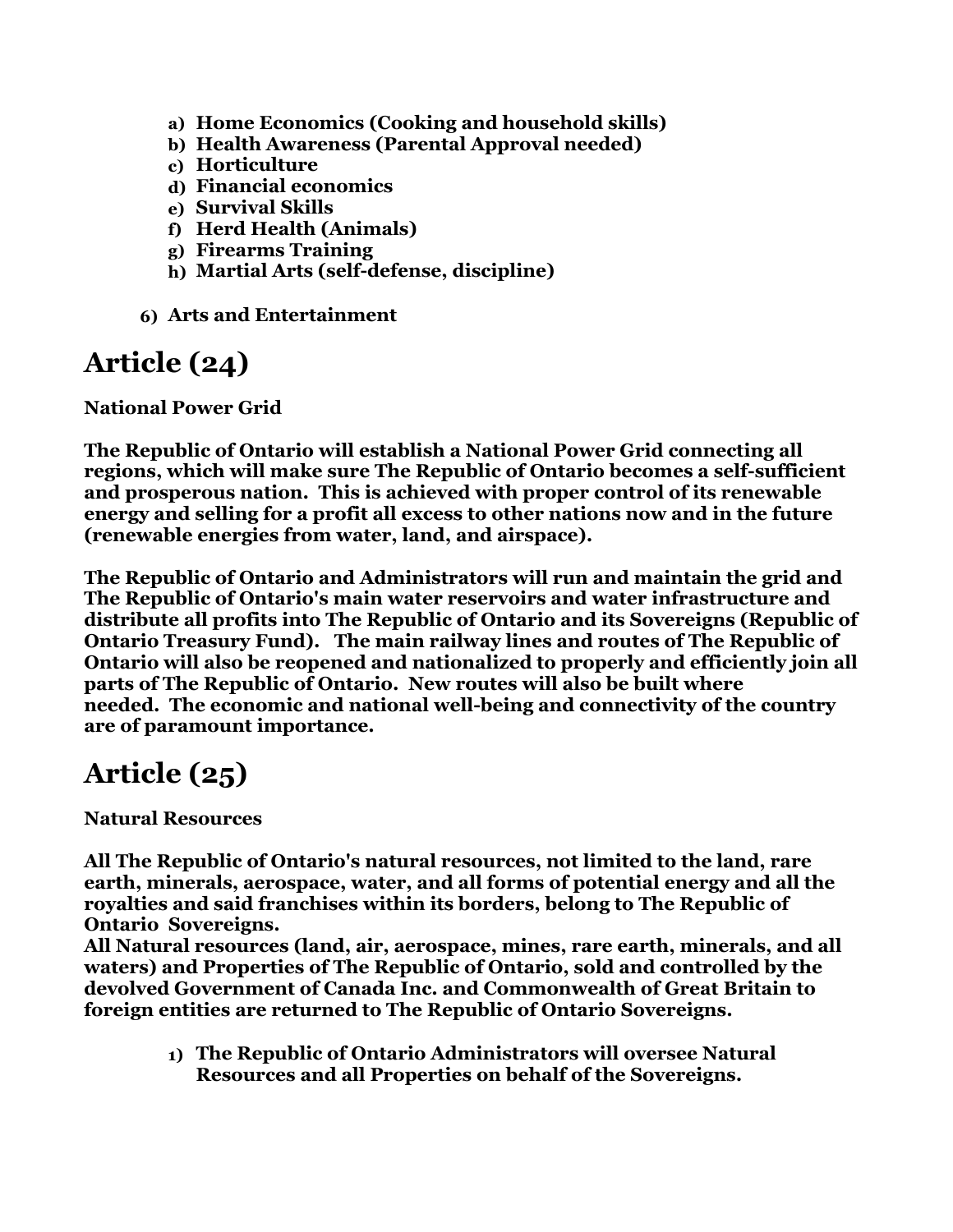## **Article (26)**

**The Resource Management and Operations Branches for The Republic of Ontario**

**All Branches are subject to oversight by a committee designated by a ¾ (75%) vote of the administrating body.**

**The Resource Management and Operations Directorate ensure that the Branch fulfills management and stewardship obligations concerning its Sovereigns and financial resources. Branch managers have the tools they need to manage their resources effectively.**

- **1) Coal Branch**
- **2) Oil and Petroleum Branch**
- **3) Marine Branch**
- **4) Forestry Branch**
- **5) Mineral Exploration & Mining Branch**
- **6) Agricultural Branch**
- **7) Ranching (Livestock)**

## **Article (27)**

**Wildlife Branch**

**Responsibility comprises protection and management of migratory birds and nationally significant wildlife habitat, with responsibilities for endangered species, control of international trade in endangered species, research on wildlife issues of national importance.**

### **Article (28)**

**Humane Rights and Protection of all Animals**

**The Republic of Ontario will enforce, uphold humane rights and the protection of all animals. The Republic of Ontario wants all animals to have a decent and dignified life, free from undue cruelty. Unjustified hunting of wild animals by any Sovereign is subject to the Natural Sovereign Law(s) of the land. Trophy hunting is unlawful.**

## **Article (29)**

**NO INCOME TAXES** 

**There is NO INCOME TAX collected in The Republic of Ontario from the Sovereigns Services, (Labour).**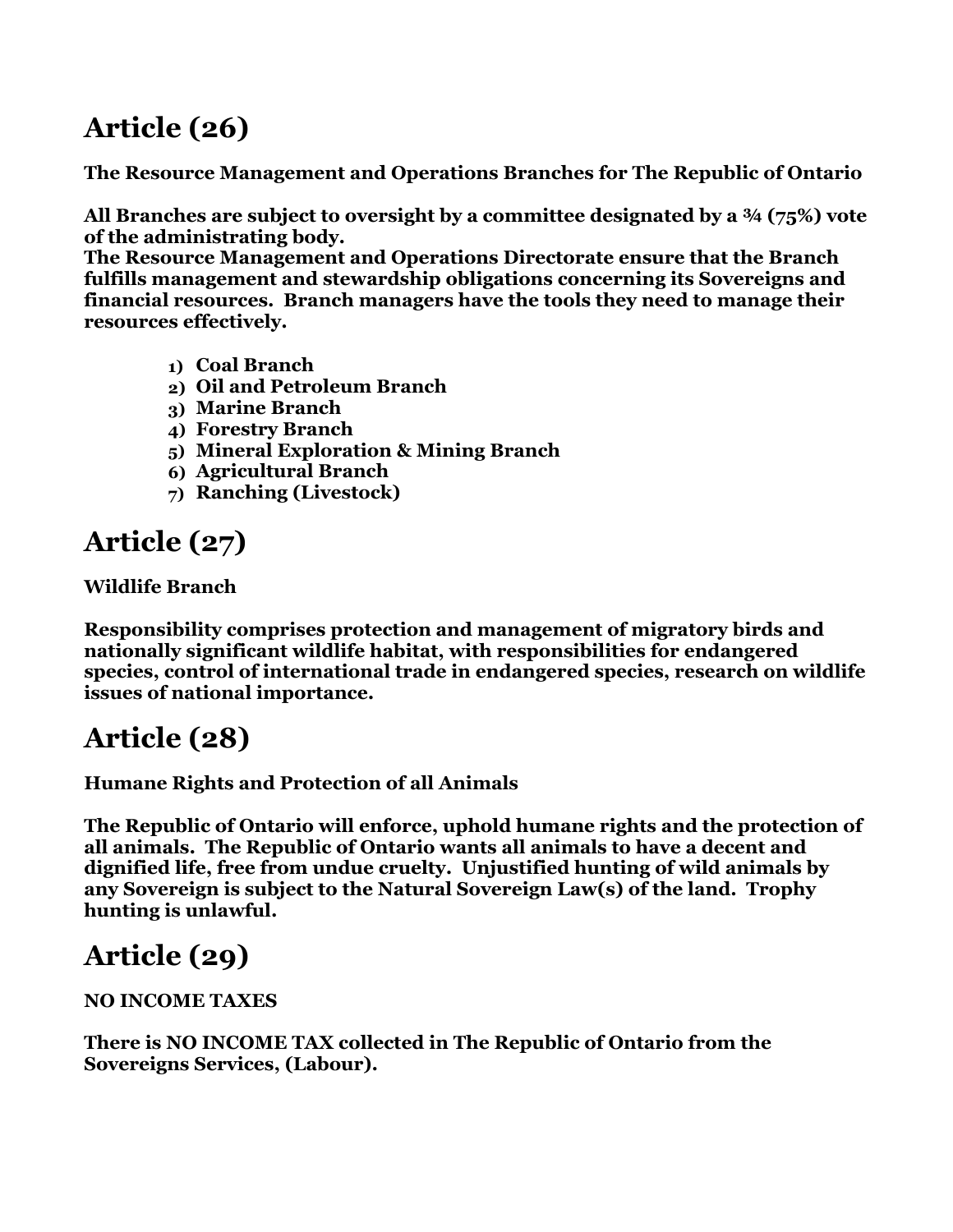- **1) All property service fees are determined and set by the Sovereigns of each community.**
- **2) Each community will implement its bylaws regarding service fees in their Community, County, or Region.**
- **3) All Learning Centers and Health Centers are paid with service fees collected from Counties and Regions.**

**Duties and Tariffs:**

**1) All imported items not made in The Republic of Ontario are subject to duties and or tariffs.**

## **Article (30)**

**National Treasury Fund of The Republic of Ontario**

**A National Treasury Fund of The Republic of Ontario is established. The National Treasury Fund of The Republic of Ontario is the only institution allowed to print and create lawful tender (money). The Republic of Ontario will establish an exchange rate if deemed necessary by The Republic of Ontario's administrators. Our National Treasury Fund of The Republic of Ontario is interest and debt-free (it is given, not lent). The Republic of Ontario can build a budget for infrastructure and are allowed to save or carry any of that money received forward to the next fiscal year.**

## **Article (31)**

**Republic of Ontario Monetary Committee**

**The Sovereigns of The Republic of Ontario will create an independent nonpartisan of The Republic of Ontario Monetary Committee. This committee is made up of economists that are set up to advise the Administration on how much money they need to create for every fiscal year. The Republic of Ontario Monetary Committee's salaries is set by Natural Sovereign Law(s). They will not be allowed any bonuses or to benefit personally from their decisions in any way whatsoever. The Republic of Ontario Monetary Committee will base its decisions on sustainable targets and have an overall holistic view of The Republic of Ontario's economy.**

### **Article (32)**

**The Republic of Ontario Heritage Savings Trust Fund**

**If necessary, as a guide amount only, a one-off payment of 40 billion is given to the Ontario Administration by The National Treasury of The Republic of Ontario before reverting to a sustainable yearly budget. The lowest and highest potential**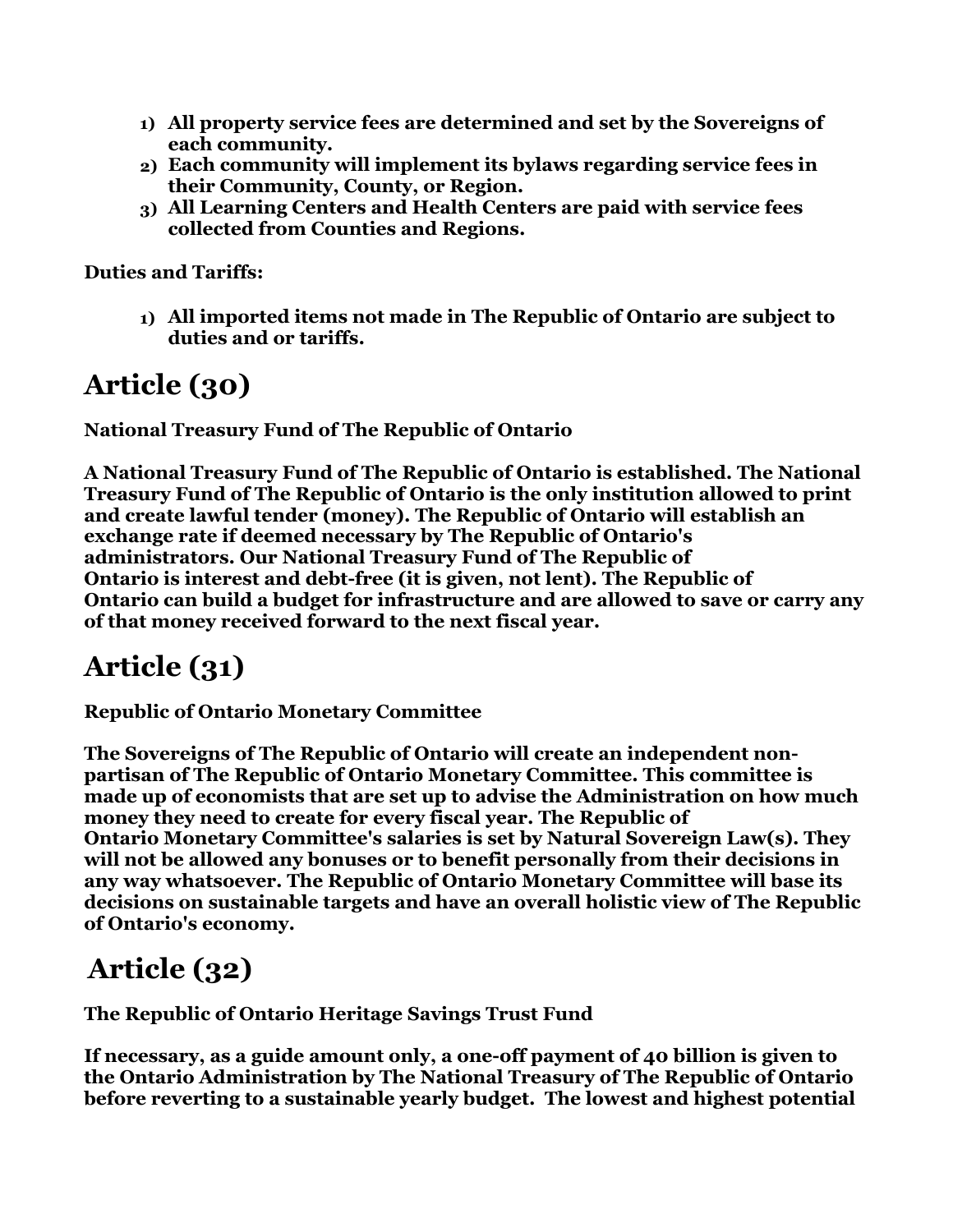**annual budget is agreed upon and set by The National Treasury of The Republic of Ontario. The Sovereigns of The Republic of Ontario will establish The Monetary Committee, which will advise The National Treasury of The Republic of Ontario on the amount it should create for its use for each fiscal year. The Republic of Ontario Treasury will also set aside a capped yearly allowed sum for any Commercial Treasury that may want to buy and or exchange The Republic of Ontario currency for their purpose, all of which are regulated by The Republic of Ontario code practice.**

# **Article (33)**

**Treasury**

**The Republic of Ontario Treasury will always be accountable to The Republic of Ontario Administration, who are accountable to The Republic of Ontario's Sovereigns. All the money, savings, and pensions kept in the Treasury of The Republic of Ontario on behalf of the Sovereigns of The Republic of Ontario are secure and guaranteed, backed up by oil, gold, silver, metal, forestry, coal, and other commodities. All the Treasury and financial sections in The Treasury of The Republic of Ontario will have the ability to create profitable programs or alliances that will go towards the Treasury's general revenue. The National Treasury of The Republic of Ontario will, by Natural Sovereign Law(s), have to keep all current accounts and pension funds as secure deposit accounts only; they will not be allowed to touch, spend, or lend this money.**

## **Article (34)**

**Treasury**

**Upon establishing The Republic of Ontario's Treasury, all Sovereigns of The Republic of Ontario will each receive a lump sum of The Republic of Ontario currency (amount to be determined) to stimulate and kick start The Republic of Ontario economy.**

## **Article (35)**

#### **Monetary**

**When The Republic of Ontario's Administration and the Non-Partisan Monetary Committee have agreed on how much money is needed for The Republic of Ontario's fiscal year, this will be brought to a referendum in The Republic of Ontario Sovereigns to decide the outcome. If at any time, there is an extended discussion or lawful dispute that prevents an agreement from being rendered before the start of a new fiscal year, then our Administrative body will bring this to an independent arbitrator. When an agreement has then been attained, it will**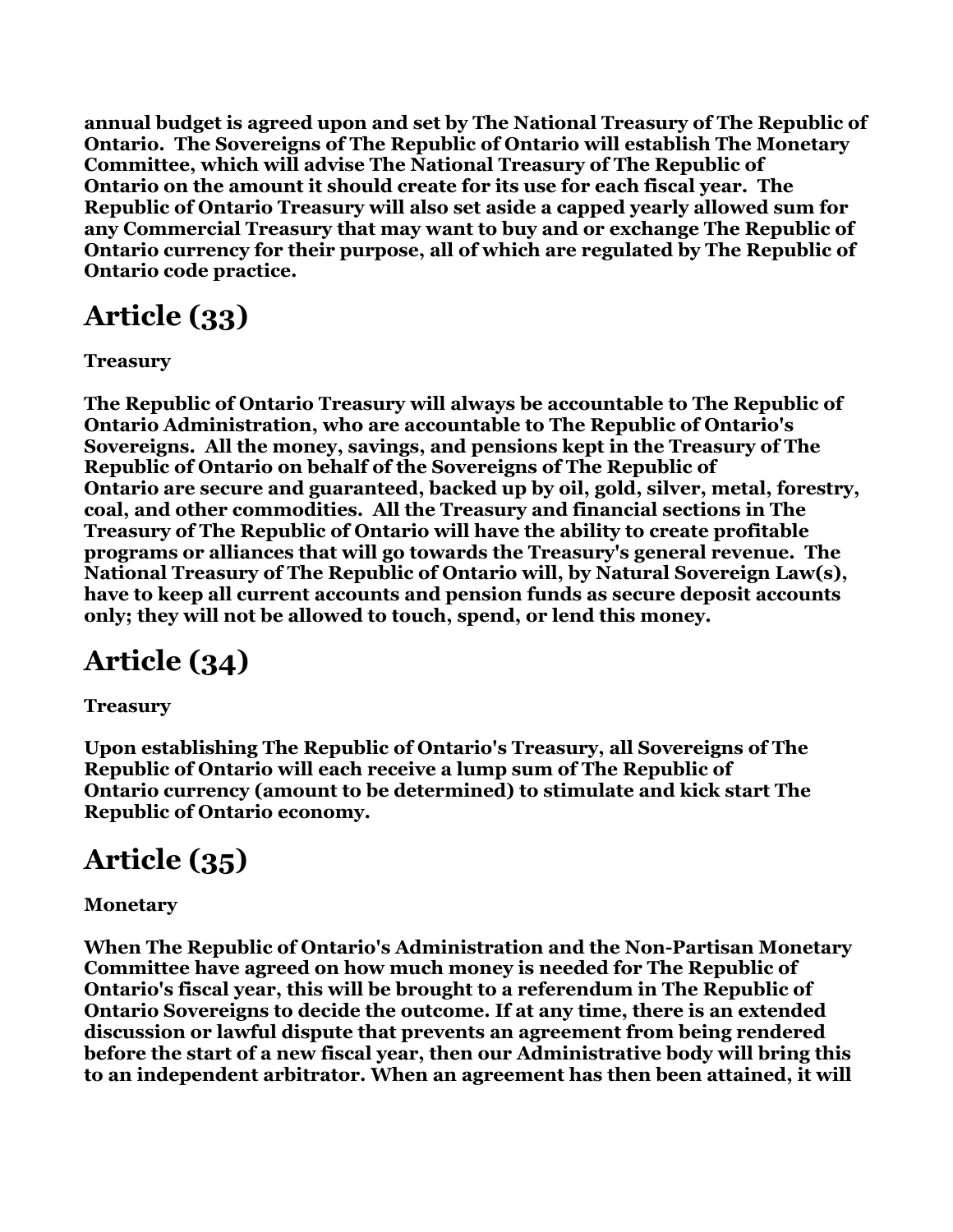**then be brought to a referendum to be decided by The Republic of Ontario's Sovereigns.**

# **Article (36)**

**Profits**

**The Sovereigns Profits: – After all fees have been received from the Private Banking Cartel, or after The Republic of Ontario's economy is sustainable and stable, a share (to be determined) of The Republic of Ontario's profits over the fiscal year are shared between all the Sovereigns of The Republic of Ontario. This program or plan can only be temporarily revoked in times of war or national emergency.**

# **Article (37)**

**Auditor**

**The Republic of Ontario will have an independent Non-Partisan Committee, if needed, to audit The Republic of Ontario Treasury and or Central Accounts.**

# **Article (38)**

**Voting**

**Any eligible Sovereign having reached the age of consent are eligible to vote for all things pertaining to The Republic of Ontario. Each Sovereign vote utilizes a transparent ballot; no electronic or mail-in voting. Outcomes will be posted for all to see. This will hold our employees accountable to the Sovereigns of The Republic of Ontario by these means.**

**County Voting One Sovereign, one vote, yes or no, hire or not hire, fire or not fire. Sovereign vote 75%**

**Regional Voting One county, one seat, yes or no, hire or not hire, fire or not fire. Sovereign vote 75%**

**National Voting One county, one seat, yes or no, hire or not hire, fire or not fire. Sovereign vote 75%**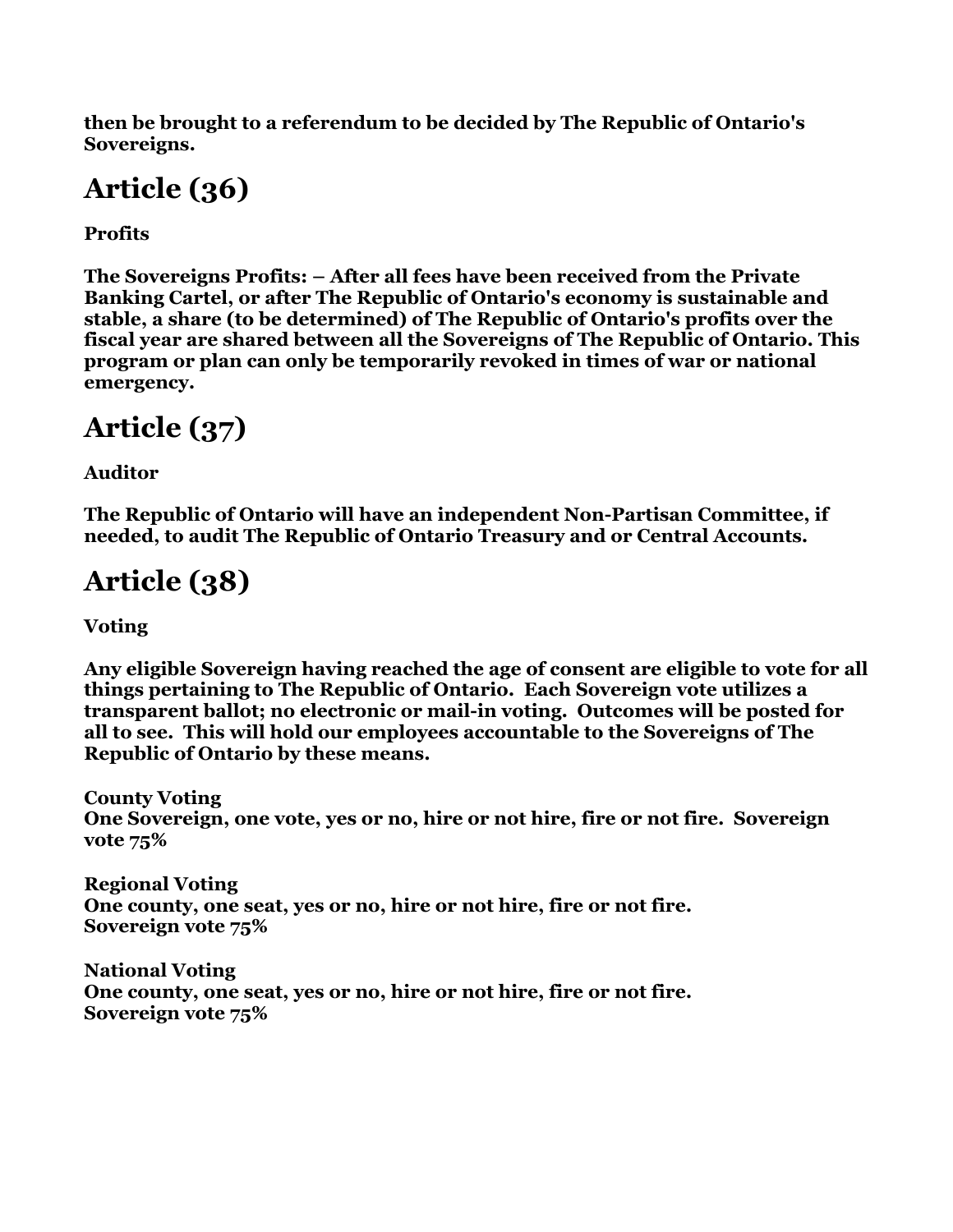## **Article (39)**

#### **Administrators**

**All revenues generated by The Republic of Ontario Administrators, from whatever source, will subject to such exception as may be provided by Natural Sovereign Law(s), form one fund and are used for administration purposes and be accountable to the Sovereigns.**

**The Republic of Ontario is a full and comprehensive Republic, with an Executive Administration, Judiciary, and Treasury with full powers in all areas as part of the Administration as authorized by The Republic of Ontario's Sovereigns.**

- **1) The Sovereigns of The Republic of Ontario will manage the Nation with Public Administrators who are directly accountable to the Sovereigns.**
- **2) Public Administrators manage the affairs and are the employees of the Sovereigns.**
- **3) Any Sovereign(s) with experience, skills, and are standing honorably in the community are allowed to become an Administrator if they are a lawful Sovereign of The Republic of Ontario. Every administrator is held accountable from the first day employed and through their contract while employed (Constitutional Natural Sovereign Law(s).**
- **4) Every Employee may be dismissed from the duty at any time if they are deemed to be unfit or breaching their contract obligations.**
- **5) All Administrators will have to be free of any significant conflicting and or vested interests, sign and recite the affirmation of office to The Republic of Ontario, its Sovereigns, Constitution, and Natural Sovereign Law(s) before they can apply for the position of Administration.**
- **6) Any Administrator; Nation, Regional or County, may be terminated by members of the Non-Partisan Committee if a definitive proof is produced showing he or she to be deliberately not upholding The Republic of Ontario Constitution. Trying to instigate an unlawful attack of any kind or trying to alter The Republic of Ontario Constitution may be considered an act of treason.**

#### **(AFFIRMATION OF OFFICE)**

**"I do solemnly promise and declare that I will maintain the Constitution of The Republic of Ontario and uphold its Natural Sovereign Law(s) and the laws of the land, that I will fulfill my duties faithfully and in accordance with The Republic of Ontario Constitution and Natural Sovereign Law(s), and that my aspirations and capabilities will also be to the service and welfare of the Sovereigns of The Republic of Ontario, as well as to my immediate self and family."**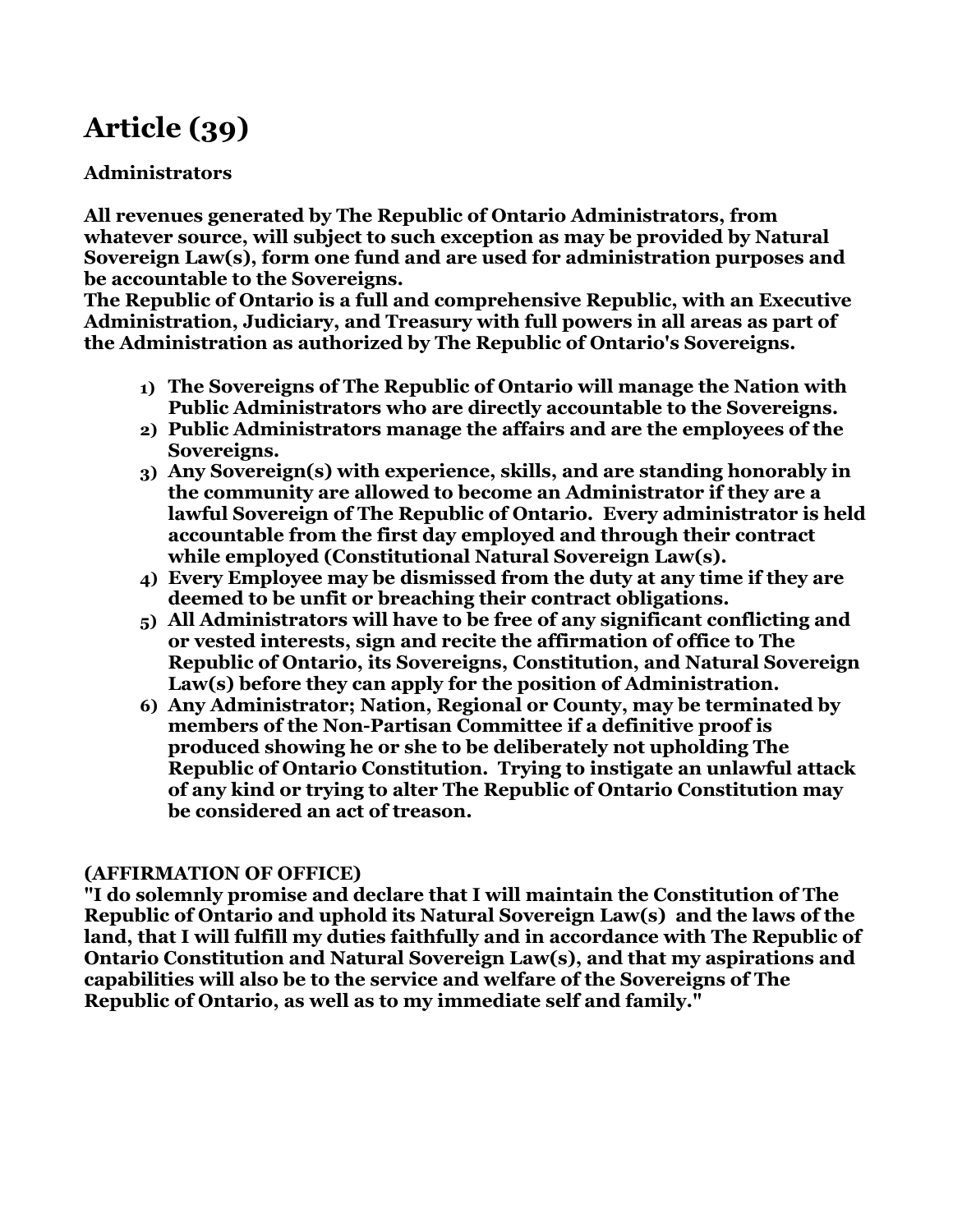## **Article (40)**

**The Sovereigns of The Republic of Ontario always have the final decisions on all matters.**

**Under The Republic of Ontario Constitution, the Administration will ensure by Natural Sovereign Law(s) the power must reside at the local level then upwards for checks and balances to stop all corruption. Definition:**

- **1) Nation Administrators report back to Regional Administrators, who report to County Administrators, who report to the Sovereign Committee, who then report to the Sovereigns themselves.**
	- **a) County Administrator; responsible for City, Town, and county perimeter.**
	- **b) Regional Administrator; responsible for their specific region.**
	- **c) Nation Administrator; responsible for The Republic of Ontario Nation.**

### **Article (41)**

**Republic of Ontario Nation Administrators are responsible for:**

- **1) Republic Treasury of Ontario: Funds to be supplied (bills and coins).**
- **2) Responsible to Declare War for Self-Defense At NO time at all, can they decide war on another Nation without consultation to the Administrative Process.**
- **3) Responsible to Ensure Military, Armed Forces, and Air Defense are maintained.**
- **4) Responsible for negotiating treaties with Foreign Sovereign Nations.**
- **5) Regulate commerce between The Republic of Ontario and International Trade.**
- **6) Establish and maintain post offices and issue postage.**
- **7) Enforce Natural Sovereign Law(s).**
- **8) Enforce the Constitution of The Republic of Ontario.**
- **9) Chartering Public Funds and Management of Business affairs for the Sovereigns.**
- **10)The Sovereigns of The Republic of Ontario always have the final decisions on all matters.**
- **11) Setting up courts through The Republic of Ontario dual court system: Adjudicator and Grand-Jury.**

**a) Judge**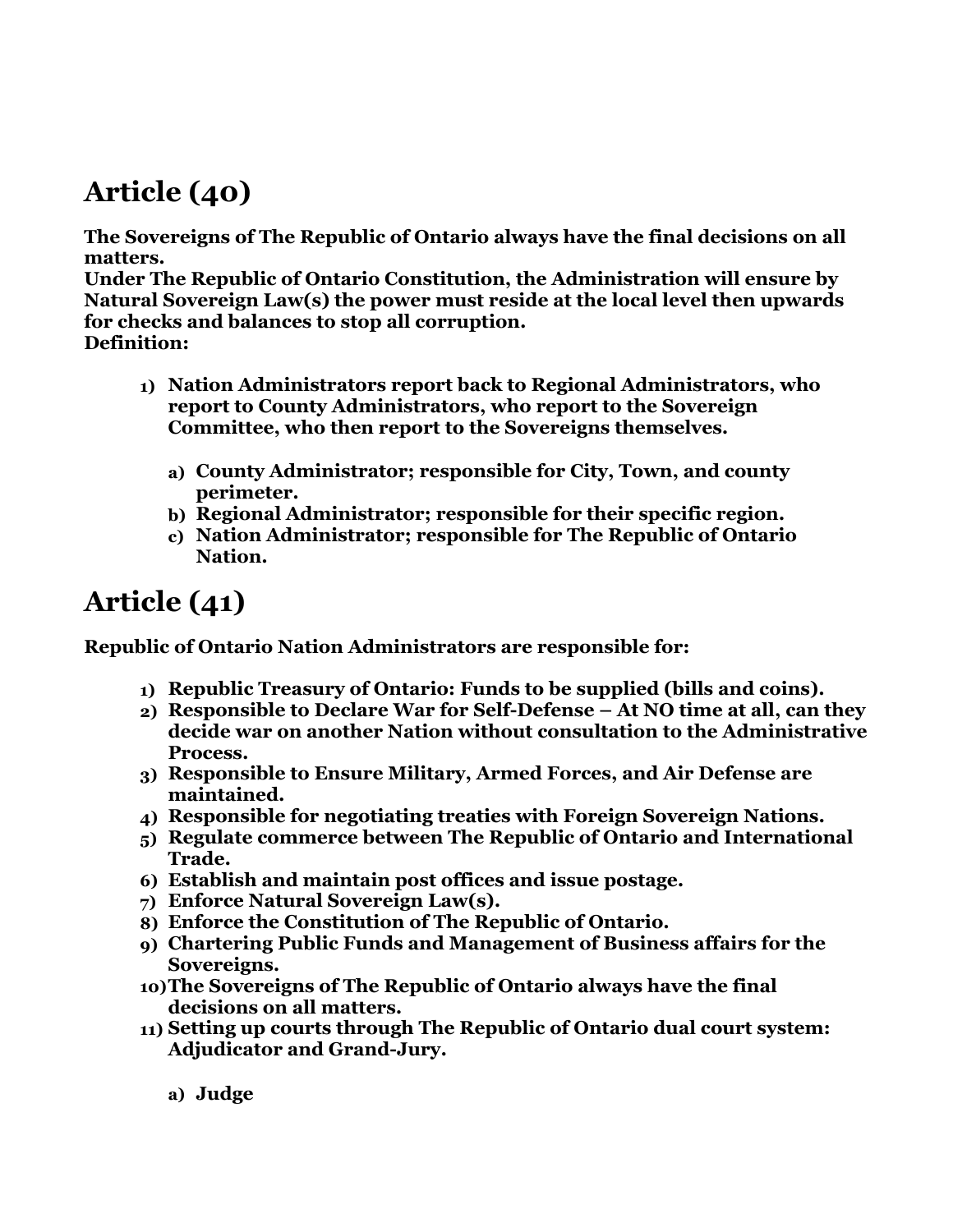**b) Grand-Jury**

## **Article (42)**

**Republic of Ontario Regional Administrators are responsible for:**

- **1) Issue Certification and Training required to Qualify for safety and basic education (driving, firearms, etc.).**
	- **a) The Administration will not be involved in any personal and private relationships (for example, marriage).**
	- **b) If you engage in your rights without training and cause harm, you are not covered by any insurance; you are entirely liable (accountable).**
	- **c) The Administrators are responsible for issuing certification only if and when the Sovereigns of The Republic of Ontario request it. If not requested, the Administrators have no authority.**
- **2) Regulate intrastate commerce (within the region).**
- **3) Employment (Hire and terminate employees).**
- **4) Ratify amendments to Bills\Legislation on behalf of the Sovereigns of The Republic of Ontario.**
	- **a) All amendments must be approved by The Sovereigns of The Republic of Ontario by a seventy-five percent (75%) vote.**
- **5) Ensure Public Health and Safety.**

#### **Article (43)**

**Republic of Ontario Regional Administrator and County Administrator shared Responsibilities are responsible for:** 

- **1) Building highways**
- **2) Request money.**
- **3) Making and enforcing laws.**
- **4) Ensuring all funds spent on improving is for the betterment of the general population.**
- **5) Taking (condemning) private property –**

**Under rare Circumstances,**

**The Administrators may be able to buy your property from you for a fair price. This is called expropriation, and it means the taking of private property for public use. Common examples of expropriations contain situations where a municipality wants to widen a road or where a hospital decides that an addition**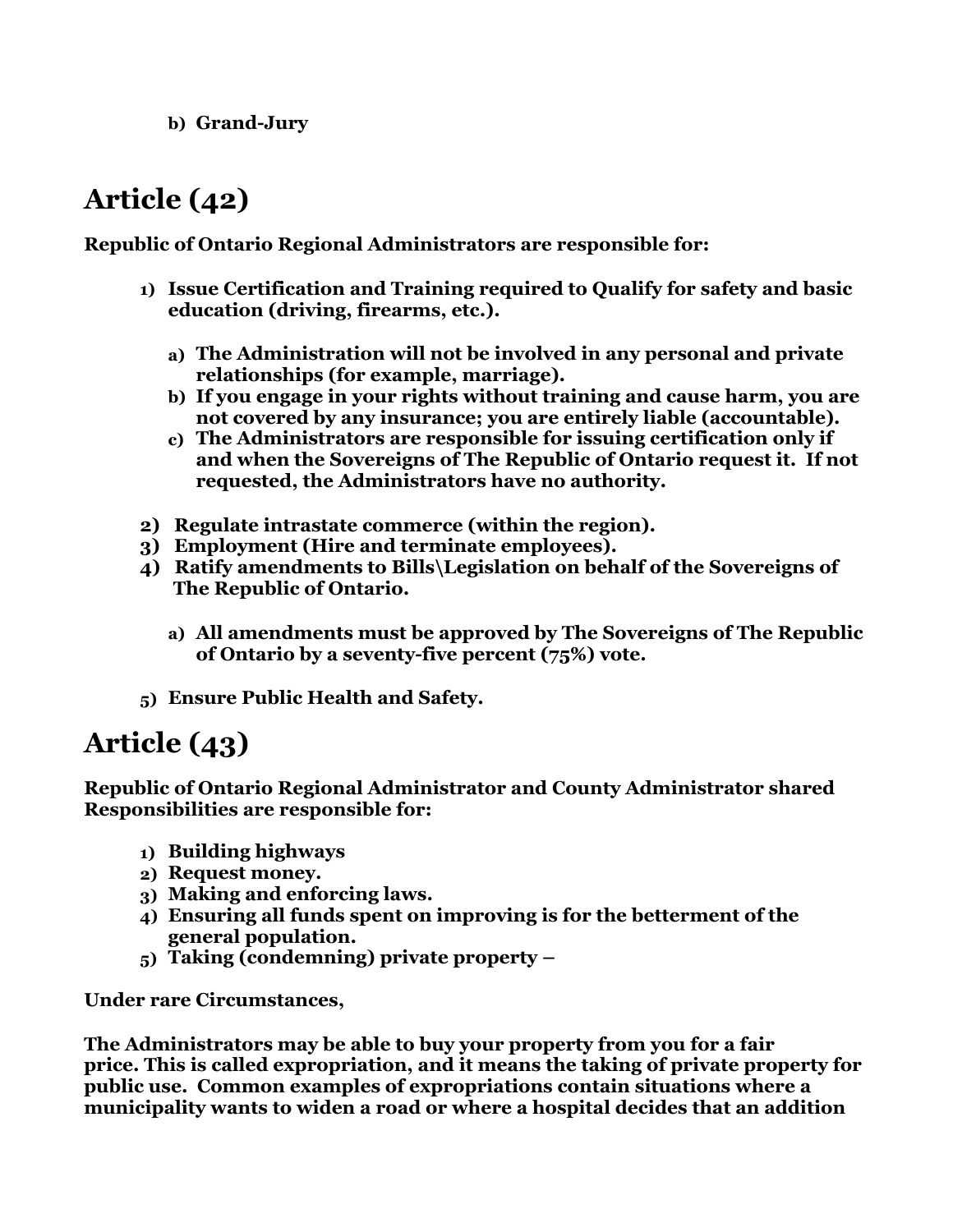**to its facilities is necessary. Under these circumstances, the municipality or the hospital will notice the application to the property's registered owners. The property owners can then request a hearing to determine whether the expropriation is fair and reasonable. Eventually, the relevant Sovereign that is affected directly will either approve or reject the proposed expropriation. If rejected, this will go to the Sovereigns decision – This will require a vote of Seventy- Five (75%) percent of the Sovereign Community(s).**

- **6) In addition to fair compensation for the expropriated property's price, landowners may also have a right to compensation for losses such as those incurred.**
	- **a) It is compensated at 35% above the market value.**
	- **b) Compensation: private property must be appraised to determine what fair compensation would be. A third-party appraiser will conduct this appraisal.**
	- **c) Land in another area of your choice if available.**
	- **d) If Possible to Move structure (home) to another Location; Relocate.**
	- **e) Relocation compensation.**

## **Article (44)**

**Republic of Ontario Nation Administrator is allowed to suggest amendments to Legislation and Bills passed through The Republic of Ontario Nation and Sovereign Chamber, (checks and balances) and all which the Sovereigns can reject if the Sovereigns wish to. The ultimate power of decision will rest with the Sovereigns of The Republic of Ontario Constitution.**

#### **The Republic of Ontario Designated Regions: Seven**

**Of Ontario's 444 municipalities, 30 of them are upper-tier municipalities, and 414 are local municipalities—241 lower-tier municipalities and 173 single-tier municipalities.**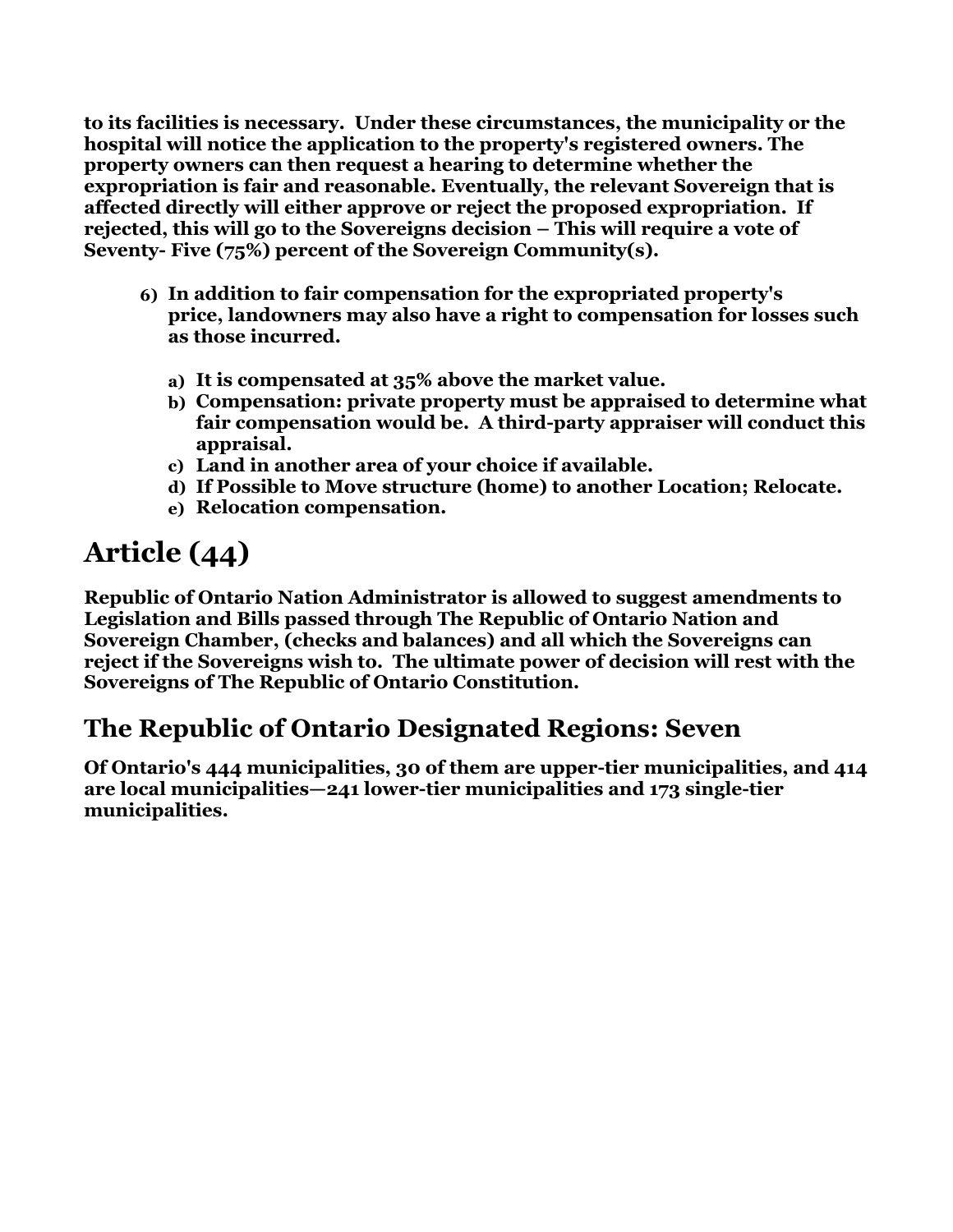

There are NO changes to the protective structure in The Republic of Ontario **Constitution. The Constitutional protective structure will never be manipulated in any shape, form, or harm in any manner. At Present of 2020, the Ontario Republic has numerous municipalities described below:**

**Republic Of Ontario's Designated Regions:**

**Many municipalities are urban municipalities (cities, towns, villages), some are specialized municipalities, and many are rural municipalities.**

- **1) Under The Republic of Ontario Constitution, The Administration will be enforced by Natural Sovereign Law(s). The power must reside with The Sovereigns then upwards for checks and balances to stop all corruption.**
- **2) Nation Administrators report back to Regional Administrators, then report to County Administrators, then to The Sovereign Committee, then to The Sovereigns themselves.**
- **3) Republic of Ontario County Administrators comprises City, Town, and their allocated perimeters are responsible for reporting to the Sovereigns Committee in the local area for the direction to manage their affairs. The Sovereigns are the final decision maker.**
- **4) Seven Regional Administrators of The Republic of Ontario will report all required information from all local, city communities to the Regional Members.**
- **5) The Regional Administrators representing all the regions have to arrive upon a viable plan, then conclude, then report the information back to County Administrators of The Republic of Ontario for approval.**
- **6) Once approved, the Regional Administrators will inform that a final decision has been concluded, and this information is given to the National Administrators to deliver the decisions.**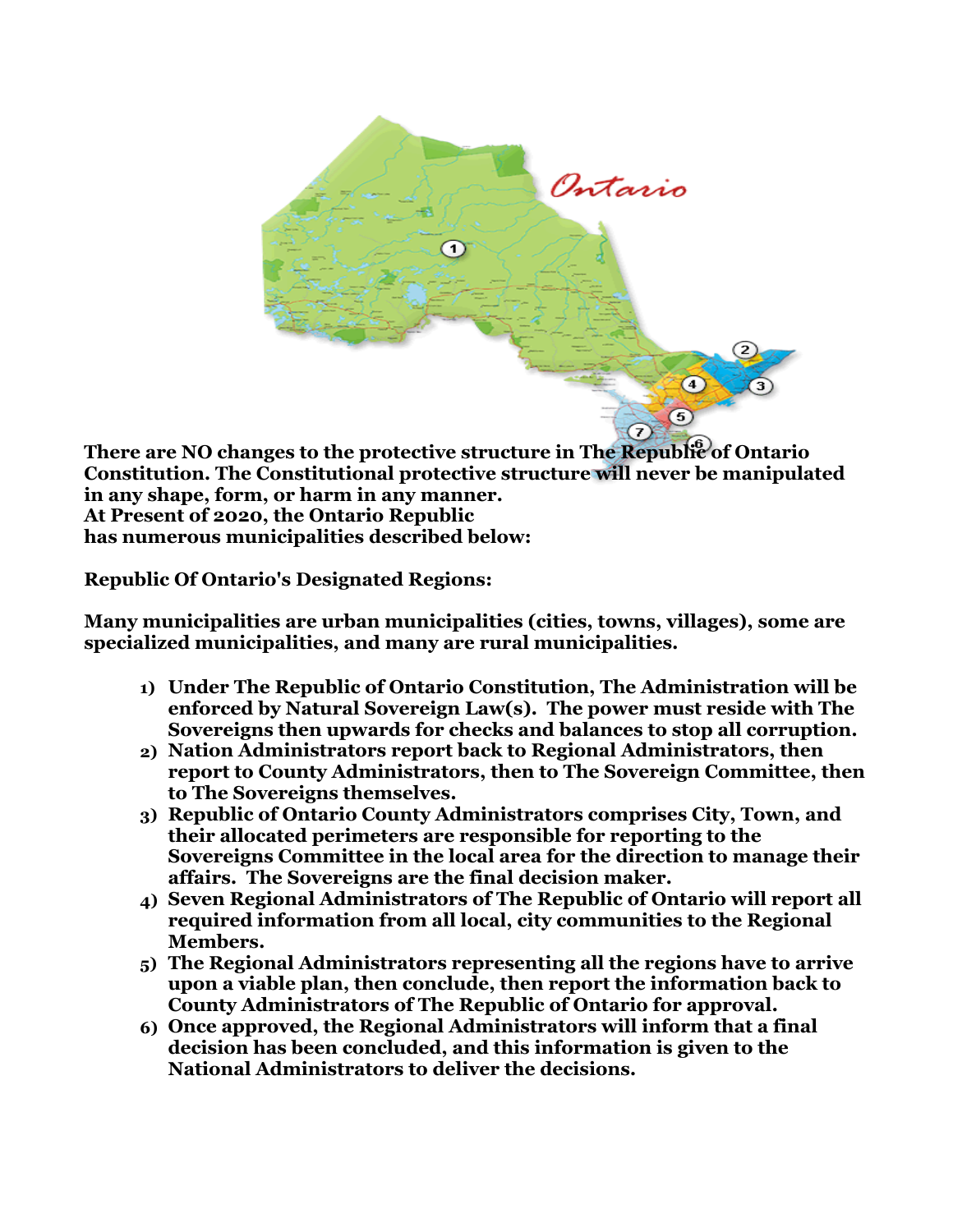# **Article (45)**

**Protection Process of Checks and Balances are as follows:**

**Seven Nation Administrators will take the information and complete the tasks given to them by the Regional Administrators. The Nation Administrators will then deal with Trade and Foreign Relations; The Nation Administration has no authority to decide; they must administer the decisions that the Sovereigns have passed.**

# **Article (46)**

**Bills and Legislation** 

**Development and Infrastructure: Town, City, County, Region, and Nation To pass any Bill or Legislation that affects all the Municipalities. The requirements for an amendment or amendments will require 75% of the Sovereigns in each municipality.**

- **1) Single Municipality on requirements to change or implement amendments will require 75% of the Sovereigns.**
- **2) Multiple Municipalities involving requirements to all amendment(s) will require 75% of the Sovereigns in their Town, City, County, Region, and Nation.**
- **3) The Sovereigns always have the final say on any decision and all matters enforced by The Republic of Ontario Constitution.**

# **Article (47)**

**Any dealings between private companies and The Republic of Ontario are for the betterment of the Sovereigns and not for individual gain. No company is allowed to influence, bribe, or lobby any Administration(s) of The Republic of Ontario's Sovereigns.**

# **Article (48)**

**The Republic of Ontario Court and Judiciary** 

**Ontario Law and the court's system are re-established under The Republic of Ontario, which will mean an end to the antiquated illegal entity of "the British common law system, inherited by the United Kingdom." The Republic of Ontario Judiciary will have powers of judicial review of the law(s) determined by the Sovereigns of the Republic of British Article (1)**

**This is the Constitution and structure for a Sovereign independent Republic of Ontario, meaning full national status and full Sovereignty for Ontario under a fully constitutional Republic system and a written constitution.**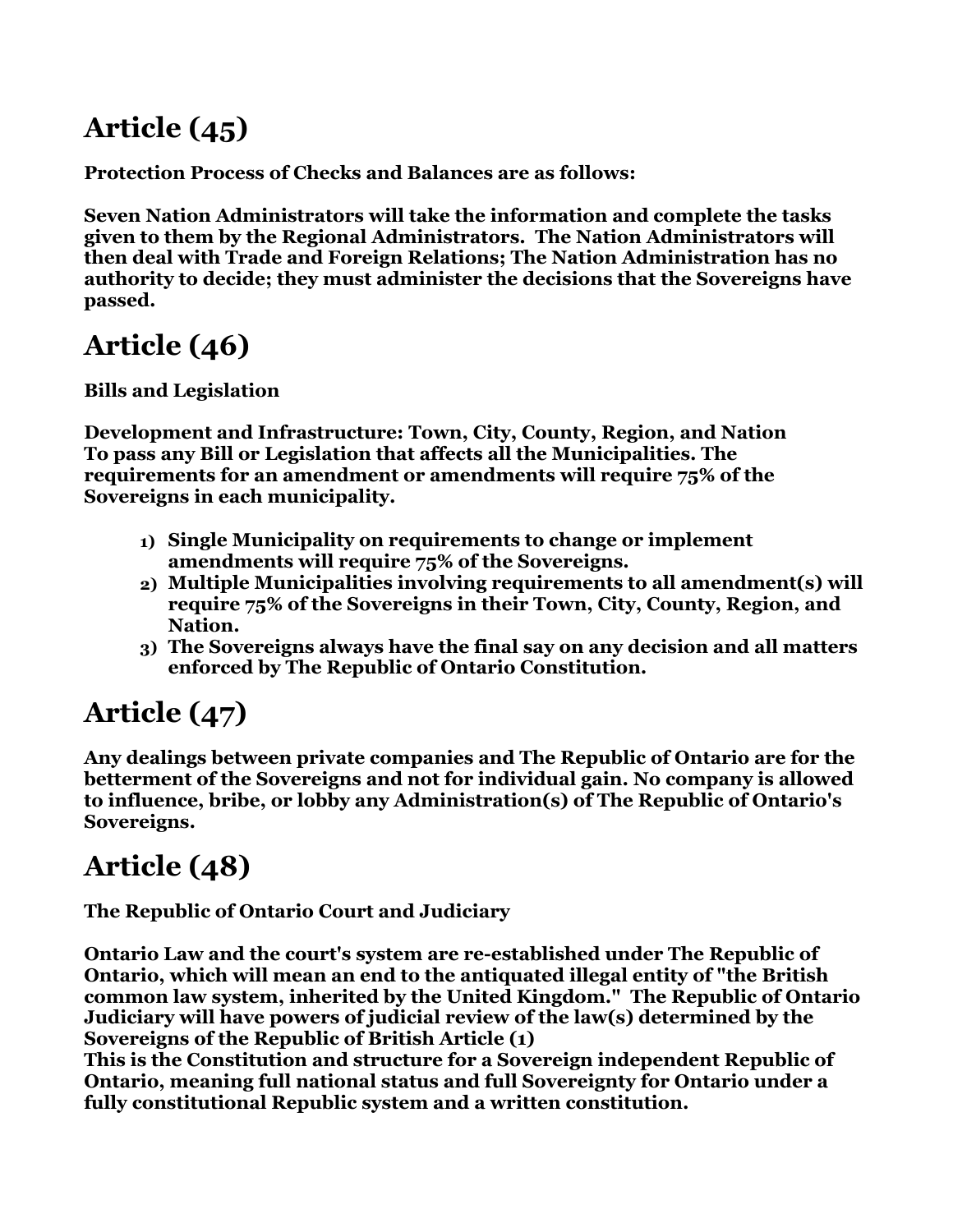**The Sovereigns always have the final say on any decision and all matters enforced by The Republic of Ontario Constitution.**

# **Article (49)**

**Courts**

**The Natural Sovereign Law(s) of The Republic of Ontario will apply in all circumstances, whether it is similar or equal to other laws or not.**

- **1) All Sovereigns have protection from unreasonable and undue search and seizure, protection of their persons, houses, and property. Warrants and their lawful affirmation are required for the search or seizure of property or person(s).**
- **2) All Sovereigns involved in cases other than minor offenses dealt with by county courts will have a right to trial by a grand jury. The accused have the right to call all witnesses and lawful assistance for their defense.**
- **3) Sovereigns have fundamental rights to form Associations. A new Natural Sovereign Law(s) may be made for their regulation and control if they breach the peace or undue nuisance to the general public. Natural Sovereign Law(s) regulating associations and the right of free assembly may be exercised will contain no political, religious, racial, gender, or class discrimination.**

# **Article (50)**

**Non-Partisan Council**

**There is a Non-Partisan Council of The Republic of Ontario to aid and counsel the Nation Administrators of The Republic of Ontario on all matters. Nation Administrators may always consult concerning advice on the exercises and performance of their duties and capabilities, for all other national and international affairs.**

# **Article (51)**

**Judiciary Committee**

**A Judiciary Committee of Sovereigns is established to scrutinize all Republic of Ontario Bills and Natural Sovereign Law(s) and hold all administrators accountable.** 

**The Judiciary Committee contains a mixture of Sovereigns from all backgrounds and areas of The Republic of Ontario, chosen in the same way as juries. Each new set of Sovereigns chosen to be in the committee has required a term of one year. The hiring is staggered to keep the knowledge within the committee to train new members. Each Sovereign hired can be rehired but only serve a**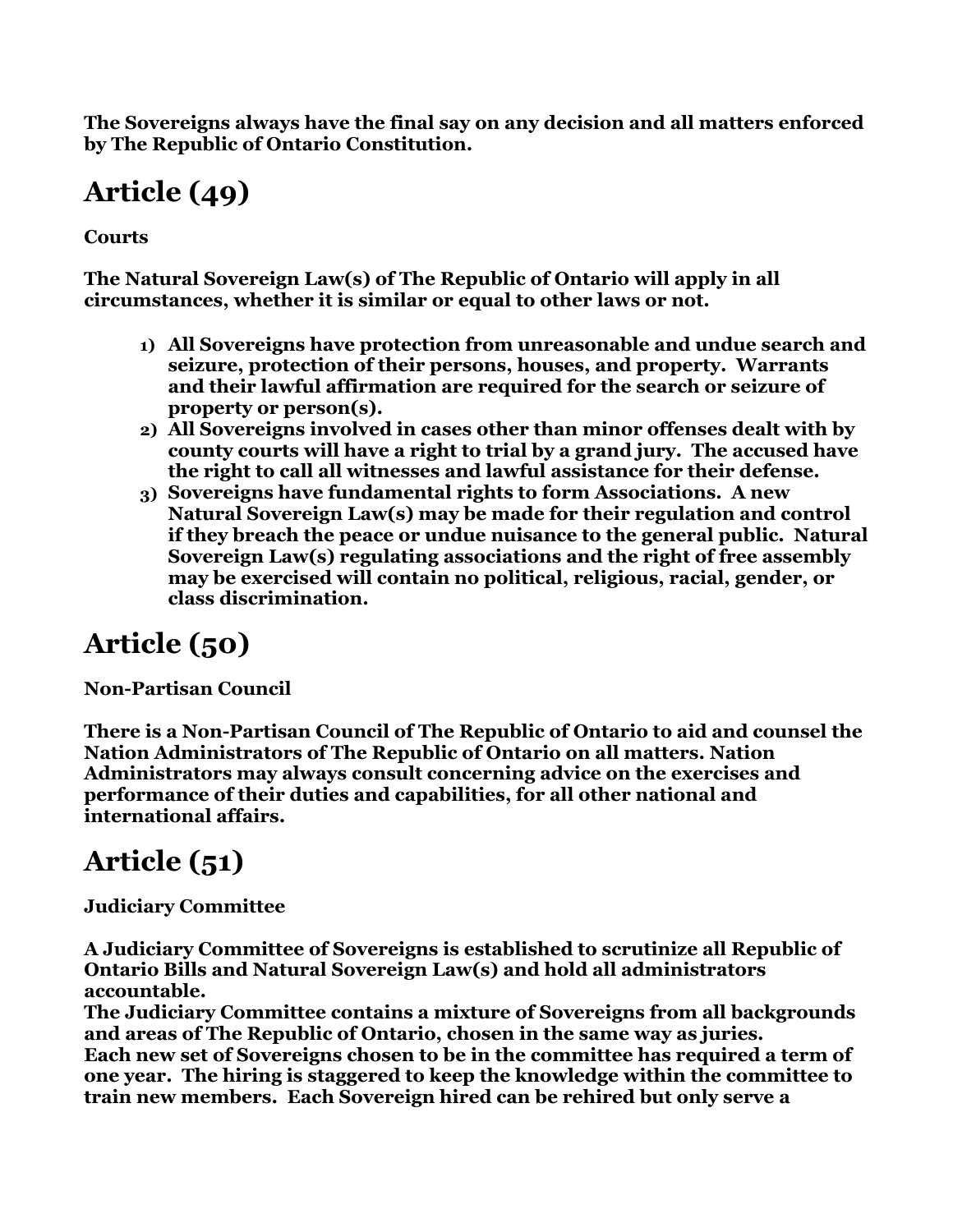**maximum of 5 years. A maximum of 10% of the total Sovereign Committee can be Ex Public Town and or City Administrator, Ex Regional Administrators, and or Ex Nation Administrators.**

- **1) Judiciary functions:**
	- **a) Judicial Functions:**
	- **b) Law-making Functions:**
	- **c) Guardianship of The Republic of Ontario Constitution:**
	- **d) Advisory Jurisdiction:**
	- **e) Protector of the Fundamental Rights:**

## **Article (52)**

**Sub Committee, Judicial Branch**

**The Sub Committee, Judicial Branch is the adviser(s) of the Administrators in matters of Natural Sovereign Law(s) and lawful opinion and will exercise and perform all such powers, functions, and duties as are trusted and imposed on him or her by The Republic of Ontario Constitution and or by Natural Sovereign Law(s). The Sub Committee, Judicial Branch, is nominated, appointed, and employed by the Sovereign Administrators for a one-year contract. The Sub Committee's salaries are and will be regulated by Natural Sovereign Law(s). The Sub Committee, Judicial Branch is not and will be not a member of the Administrators.**

**The Judicial Branch's main function is to interpret and apply the Natural Sovereign Law(s) and provide a mechanism for settling disputes. The Judicial Branch does not make laws in most cases, nor does it enforce them. The Judicial Branch is made up of members appointed by the Sovereigns.**

### **Article (53)**

**Sub Committee, Judicial Branch**

**There is a Sub Committee, Judicial Branch who is the adviser of the Administrators in matters of Natural Sovereign Law(s) and lawful opinion and will exercise and perform all such powers, functions, and duties as are trusted and imposed on him or her by The Republic of Ontario Constitution and or by Natural Sovereign Law(s). The Sub Committee, Judicial Branch, is nominated, appointed, and employed by the Sovereign Administrators for a one-year contract. The Sub Committee's salaries are and will be regulated by Natural Sovereign Law(s). The Sub Committee, Judicial Branch,is not and will not be a member of the Administrators.**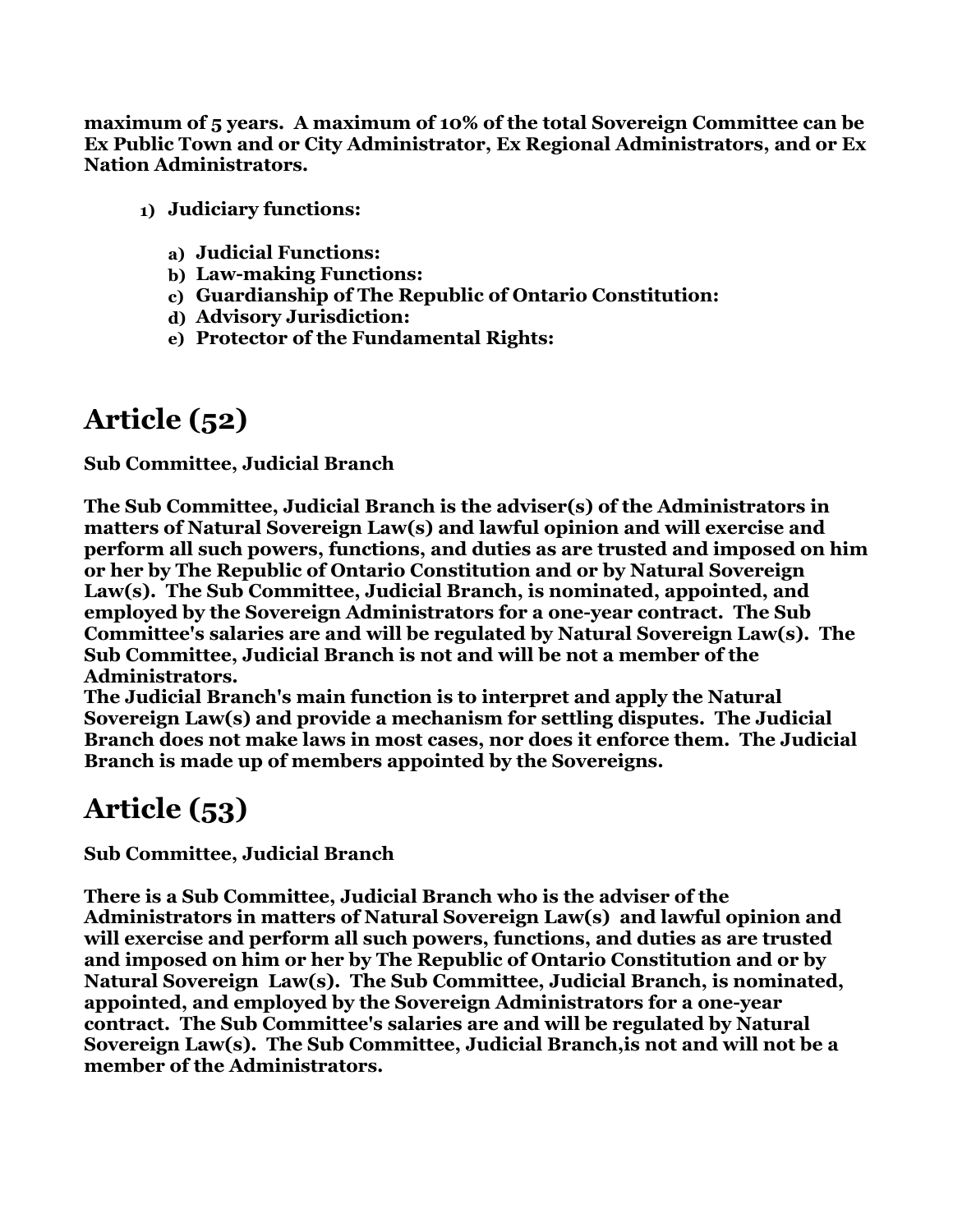## **Article (54)**

**National Emergency** 

**If, in times of extreme emergency such as war, natural disasters, or other unforeseen events, and if members of Nation Administrators have perished or are not available to govern and delegate for whatever reason, a minimum of Twelve (12) members accepted by seventy-five (75%) percent of Sovereigns of Regional Administrators are allowed to govern all necessary areas, not limited to financial. If no members of Regional Administrators are available, an emergency team of Sovereigns agreed upon by The County Administrators; those members will temporarily run The Sovereign Republic of Ontario until things can be returned to normal and new Nation and Regional Administrator Members are employed to the Administrator Positions.**

### **Article (55)**

**Extreme and Exceptional Circumstances**

**The Republic of Ontario Administrators will have a right to intervene outside of its general limitations only in extreme and exceptional circumstances. If it deems that the common safety, the good of the community, and the Nation's security are under threat or that Sovereign order or morality, or the general well-being is being undermined.**

**If, in times of war, attack, or extreme natural emergencies, The Republic of Ontario is allowed to do what is reasonable and necessary to protect its Sovereigns and Territory with appropriate and proportional actions. The safety and security of its Sovereigns, its Territory, and Sovereignty are the highest priority at all times.**

## **Article (56)**

**National Defense and Armed Forces for The Republic of Ontario**

**The Republic of Ontario will establish all that is needed for the official establishment of The Republic of Ontario Military Forces, Republic of Ontario Air Force, and The Republic of Ontario Sheriff and Peace Officers Services for The Republic of Ontario, which are under the full control of The Republic of Ontario Administration who are fully accountable and answerable to the Sovereigns. The Sovereigns have the final decision. The Republic of Ontario Armed Forces is a modern, relevant, efficient, flexible, and highly trained multipurpose force, whose first duty is the protection and defense of The Republic of Ontario's Sovereignty, Sovereigns, Territory, Constitution, Natural**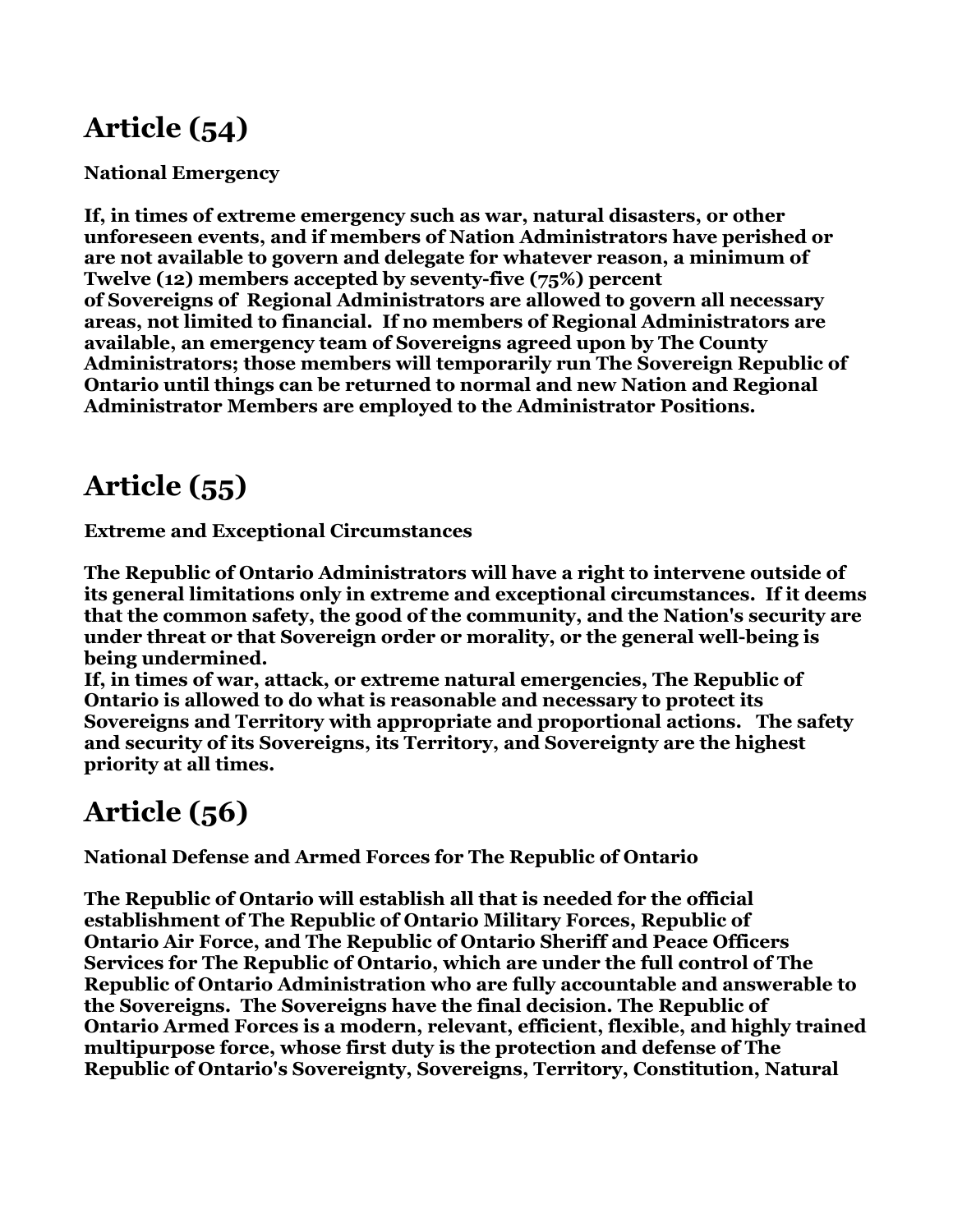**Resources, and a maintaining of infrastructure and security in the case of any environmental or man-made crisis or disaster.**

- **1) Under International Law, The Republic of Ontario can maintain a Republic of Ontario Navy.**
- **2) The Republic of Ontario Nation is allowed to keep military and security information secret only if deemed necessary for the good of the overall security of The Republic of Ontario and its Sovereigns. This will only apply to secrecy if deemed necessary for foreign or domestic attack or defensive military operations.**

# **Article (57)**

#### **Military & Defense**

**The Republic of Ontario National Defense. The Department of National Defense supports the Armed Forces who serve on land, air, and water. Army and Special Forces defend The Republic of Ontario interests at home and abroad.**

- **1) The Republic of Ontario Armed Forces is a volunteer rather than conscripted force unless otherwise required for defense readiness. The minimum age to join is 18 years of age.**
- **2) The Republic of Ontario Armed Forces is answerable to the Nation Administrators. Final lawful permission for any acts of defense and or military action will ultimately reside with the Nation Administrator who is accountable and responsible to the Sovereigns or, in the unlikely event, an emergency cabinet or emergency Advisory team.**
- **3) Under International Law, The Republic of Ontario can create and maintain a Republic of Ontario Navy if necessary.**

## **Article (58)**

**Sheriffs and Peace Officers**

**To protect and Preserve the Sovereigns, The Republic of Ontario will implement a Sheriffs and Peace Officer Departments.**

 **The sovereign self-preservation unalienable right recognizes a Sovereign's judicially enforced right to protect itself from serious and demonstrable harm. In a sense, this unalienable right already exists because it underlies the court's prevailing lawful frameworks in cases of inter-sovereign threats.**

# **Article (59)**

**Sheriff Administrative Role and Description:**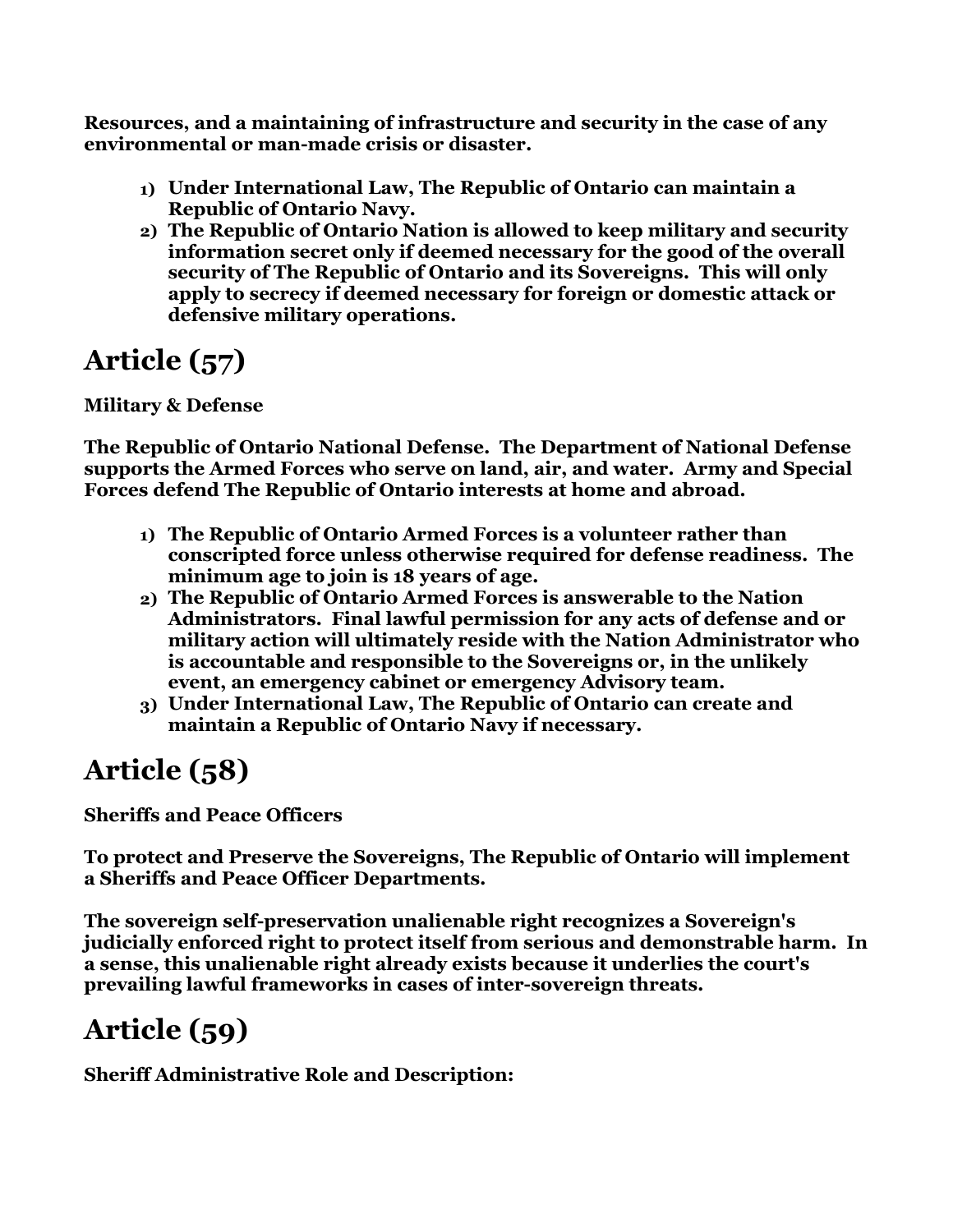**A sheriff is the chief law enforcement officer in a county.**

**A Sheriff is elected by the Sovereigns in The Republic of Ontario to perform checks and balances against the other two Administration branches. They are to be the first line of defense that the Sovereigns have against unconstitutional violations. Sheriffs check the authority in the legislation of law(s) to ensure it does not interfere with lawful Sovereign rights. This is in The Republic of Ontario Constitution Mandate; a Sheriff has to ensure the tripartite (three levels of Administration: national, regional, and county) system through checks and balances against unconstitutional legislation. This is what The Republic of Ontario prescribed to sustain a free Sovereign Nation.**

- **1) A sheriff is the chief law enforcement officer in a county. He or She is responsible for the management of the Peace Officers.**
- **2) To prevent harm to Sovereigns and their property.**
- **3) Right to apprehend persons who are a threat to peace and order.**
- **4) The department also receives complaints and emergency calls from the public and takes measures to address them.**
- **5) Will issue warrants for suspected criminals if the Judiciary Sovereigns approve for the community's safety and protection.**
- **6) Court Duties:**
	- **a) Duties of the sheriff's department comprise enforcement of orders provided by courts. If an accused sovereign fails to appear before the court on the mandated court date, a sheriff enforces arrest warrants issued by the court.**
	- **b) The sheriff and the Peace Officers' primary role are to protect and preserve liberty and freedom from tyranny.**
- **7) The Republic of Ontario's Sheriff's will swear an affirmation of office to protect and preserve the Sovereignty first and foremost of all The Republic of Ontario's Sovereigns.**
- **8) Any Sheriff found guilty of an offense under the Natural Sovereign Law(s) of The Republic of Ontario is charged with breach of contract. This will add a set of charges for breaking their affirmation of the office.**

#### **(AFFIRMATION OF OFFICE)**

**"I do solemnly promise and declare that I will maintain the Constitution of The Republic of Ontario and uphold its Natural Sovereign Law(s) and the laws of the land, that I will fulfill my duties faithfully and in accordance with the constitution and the Natural Sovereign Law(s), and that my aspirations and capabilities will also be to the service and welfare of the Sovereigns of The Republic of Ontario, as well as to my immediate self and family."**

#### **Article (60)**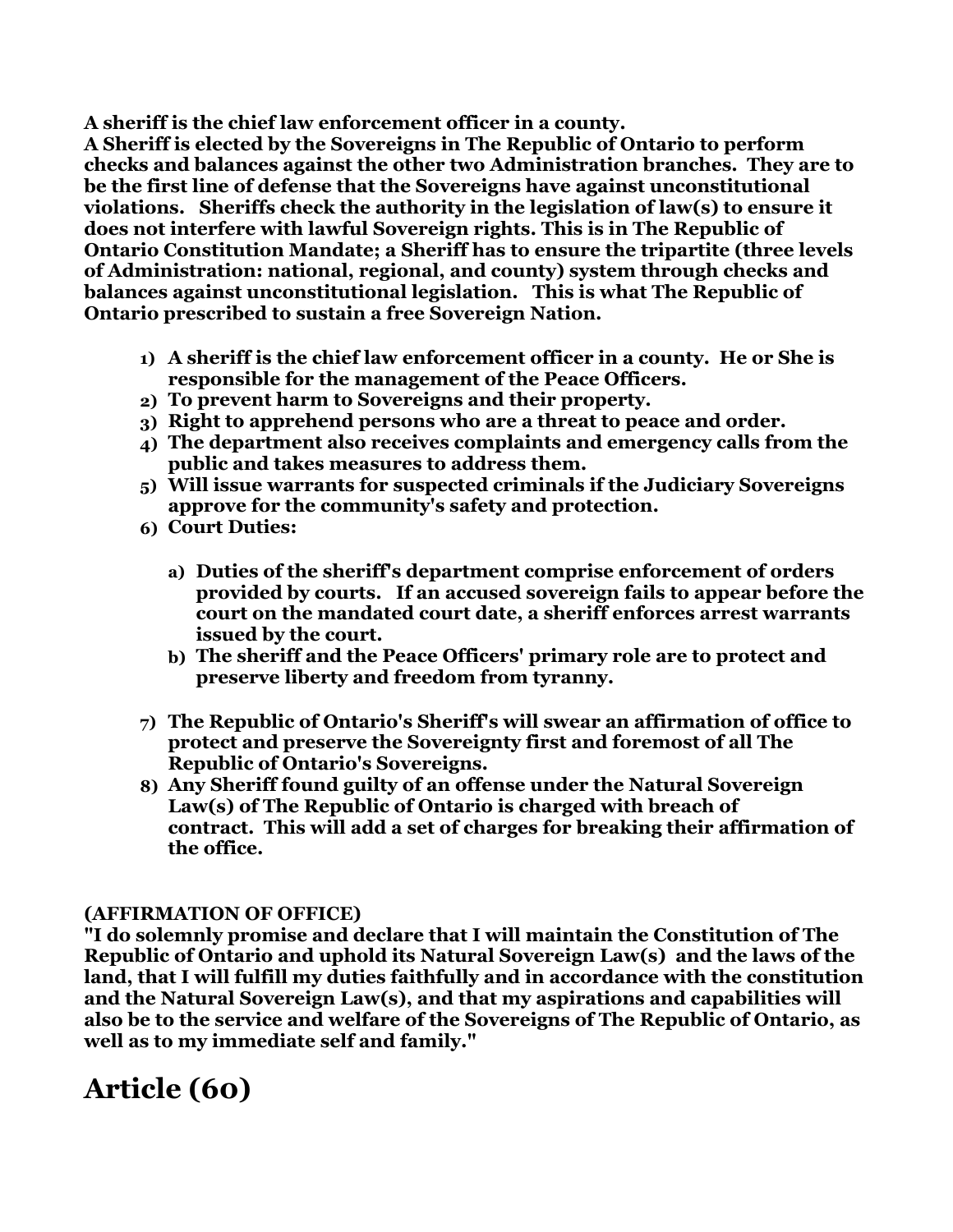#### **Peace Officer(s) of The Republic of Ontario**

**The Republic of Ontario Peace officers will serve and protect the Sovereigns, keep Natural Sovereign Law(s) and order on behalf of The Republic of Ontario's Sovereigns. The County Administrators will review and scrutinize the Peace Officers and the Sheriffs.**

**1) The Republic of Ontario's Peace Officers will swear an affirmation of office to protect and preserve the Sovereignty first and foremost of all The Sovereigns of The Republic of Ontario.**

#### **(AFFIRMATION OF OFFICE)**

**"I do solemnly promise and declare that I will maintain the Constitution of The Republic of Ontario and uphold its Natural Sovereign Law(s) and the laws of the land, that I will fulfill my duties faithfully and in accordance with the constitution and the Natural Sovereign Law(s), and that my aspirations and capabilities will also be to the service and welfare of the Sovereigns of The Republic of Ontario, as well as to my immediate self and family."**

**2) Any Peace officer found guilty of an offense under the Natural Sovereign Law(s) of The Republic of Ontario will be charged with breach of contract. This will add a set of charges for breaking their affirmation of the office.**

#### **Article (61)**

**The Right of Self-Defense** 

**The right of Self Defense is the right for a Sovereign to use reasonable force or defensive force to defend one's own life or the lives of others, not limited to, in certain circumstances, the use of deadly force.**

- **1) In the case where a Sovereign is confronted or startled by an intruder and threatens their family, home property, or place of business, lethal force is lawful.**
	- **a) If a Sovereign is in a panic situation, harm, or ends the life of another sovereign in self-defense, the Sovereign will have the right to defend his actions.**
	- **b) Physical Confrontation. If a Sovereign is being held hostage by another sovereign, the Sovereign will have the right to use deadly force against the abductor.**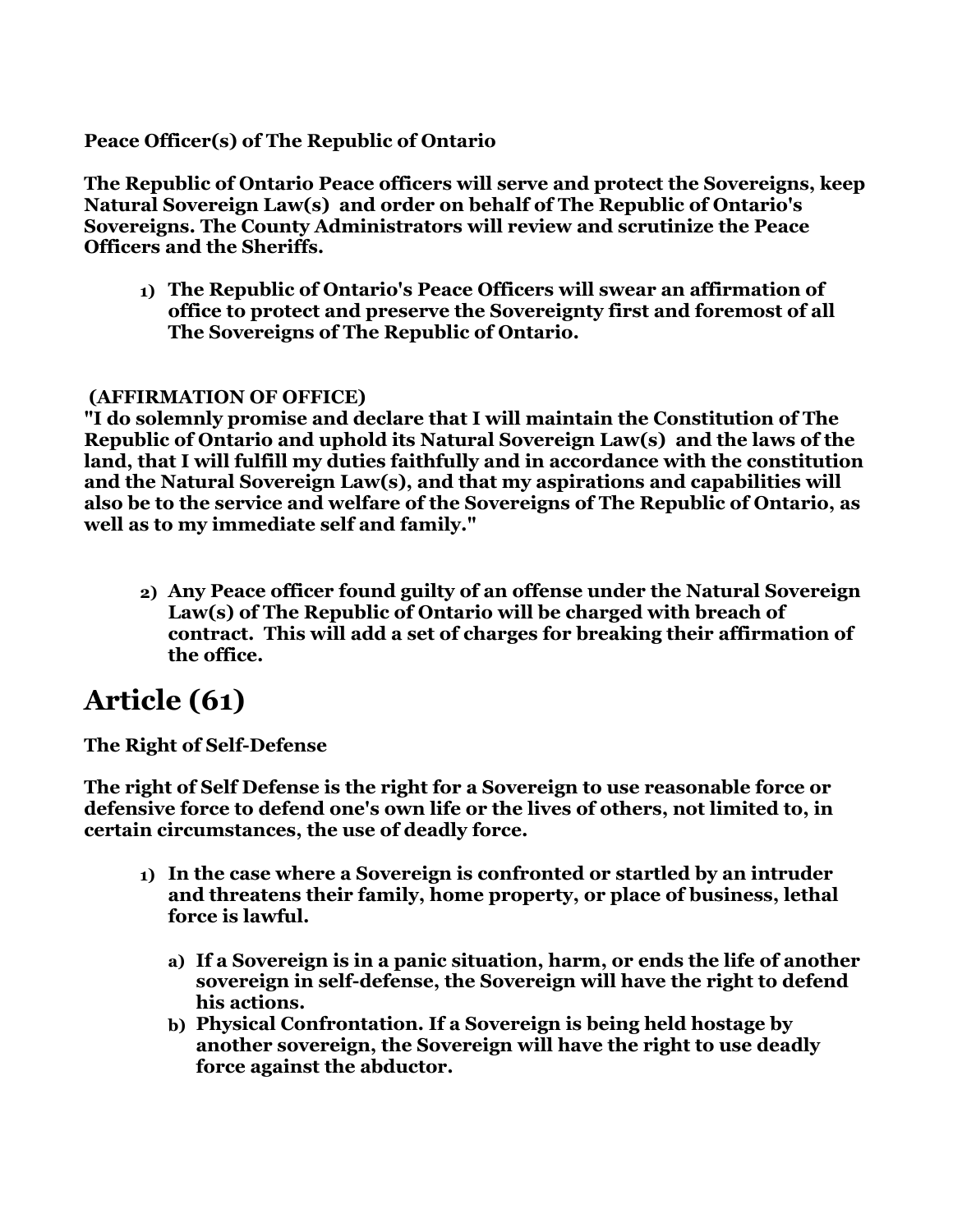- **2) The Sovereigns of The Republic of Ontario have the right to live without fear or harm from intruders and technology or any other threat.**
	- **a) Technology, inventions, and tech communications will not be lawful in The Republic of Ontario if deemed harmful to the Sovereigns.**
	- **b) Example 5G refers to the fifth generation of mobile technology, which is harmful.**
- **3) Sovereign parents have full responsibility and authority to raise, teach, and discipline their children, so long as it does not harm them.**
	- **a) The exploitation of children is prohibited and enforced by Natural Sovereign Law(s) in The Republic of Ontario.**
	- **b) Restrictions are enforced on Media that attempt to exploit or target children in any way that lessens the boundaries between childhood and adulthood.**

#### **Article (62)**

**Institution and Service Buildings**

**The Republic of Ontario will maintain all its current institutions and services that serve The Republic of Ontario's Sovereigns. The Republic of Ontario will regulate and revise all other relevant institutions currently working in The Republic of Ontario.**

- **1) Hospitals (not limited to mental health)**
- **2) Ambulance**
- **3) Fire Department**
- **4) Penitentiaries**
- **5) Military Rehabilitation Centers**
- **6) Broadcasting**
	- **a) Telecommunication**
	- **b) Internet Service Provider**
	- **c) Media (refer to media laws)**
- **7) Trust Funds**
- **8) Art, Film, Music**
- **9) Electoral Commission**
- **10)Ombudsman**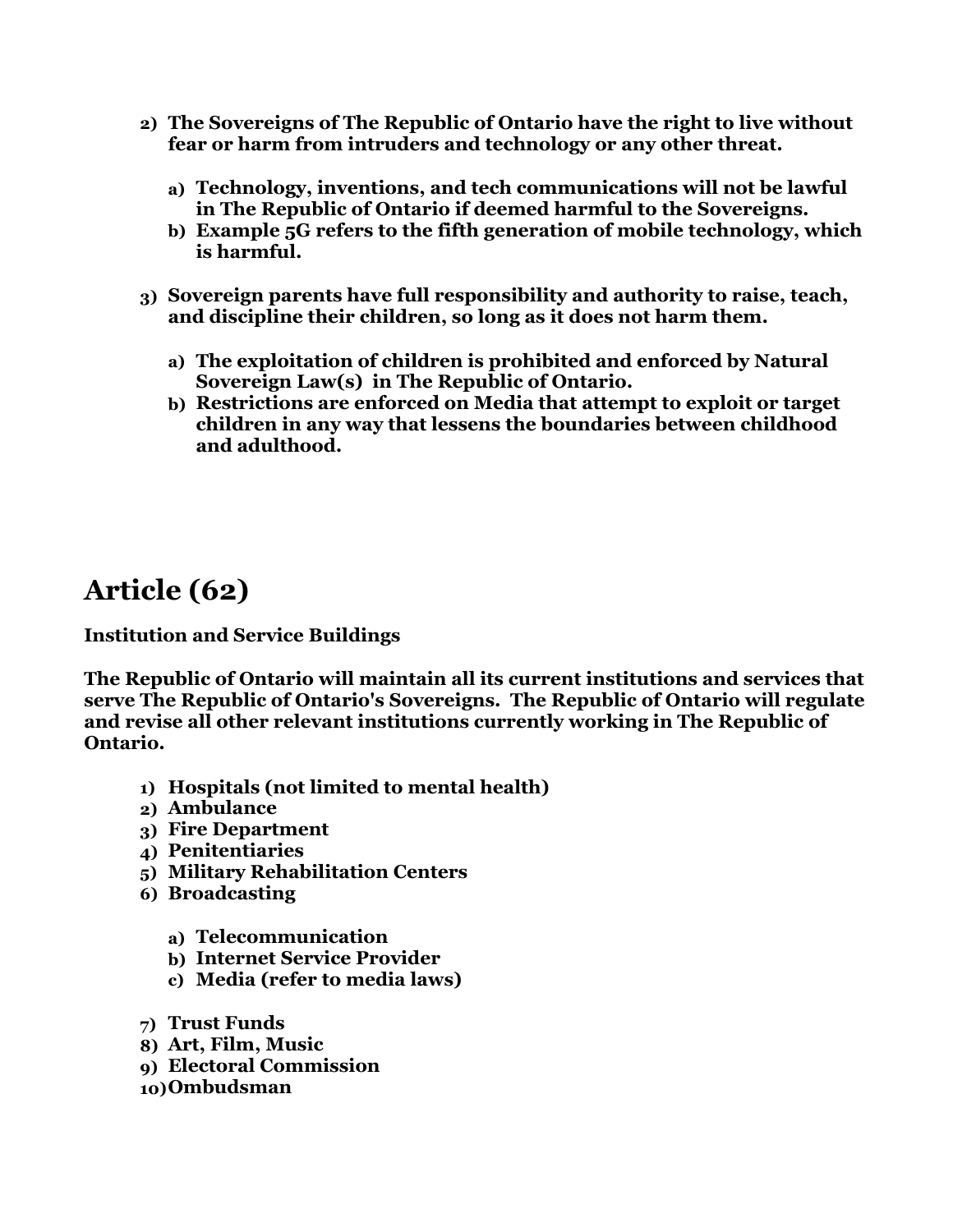**a) An official appointed to investigate individuals' complaints against a company or organization, especially a public authority.**

## **Article (63)**

**Emergency Medical Services – Hospital** 

- **1) Ambulance**
- **2) Emergency Services**
- **3) Ornge Services –to be determined**

#### **Article (64)**

**Fire Department** 

#### **Article (65)**

#### **Freedom of Speech**

**All Sovereigns are guaranteed liberty to exercise freedom of speech, opinion, the press, peaceful assembly, and protest. Freedom to choose by transparent ballot, the right to petition and or criticize the Administration and to obtain detailed information on its policies. Defamation, slander, and incitement to hatred laws are all subject to Sovereign Natural Law.**

#### **Article (66)**

**Print Media – Broadcast Media – Social Media and Free Speech** 

- **1) Every Sovereign will have the right to know the truth about what is going on in their Nation and worldwide.**
- **2) Controlled Media is prohibited by Natural Sovereign Law(s).**
	- **a) Fake Media comprises any Individual, and all that involved in any form from creating to false distribution information are held to the highest degree under Natural Sovereign Law(s).**
- **3) Controlled Propaganda, bias, and disinformation media outlets are prosecuted to the full extent of Natural Sovereign Law(s).**
- **4) Present mainstream media that do not follow the freedom of speech guidelines and the right to know the truth are removed from The Republic of Ontario mainstream media outlets.**
- **5) Social media right now provide a great convenience for terrorists to gather their people and gain their financial support, which causes**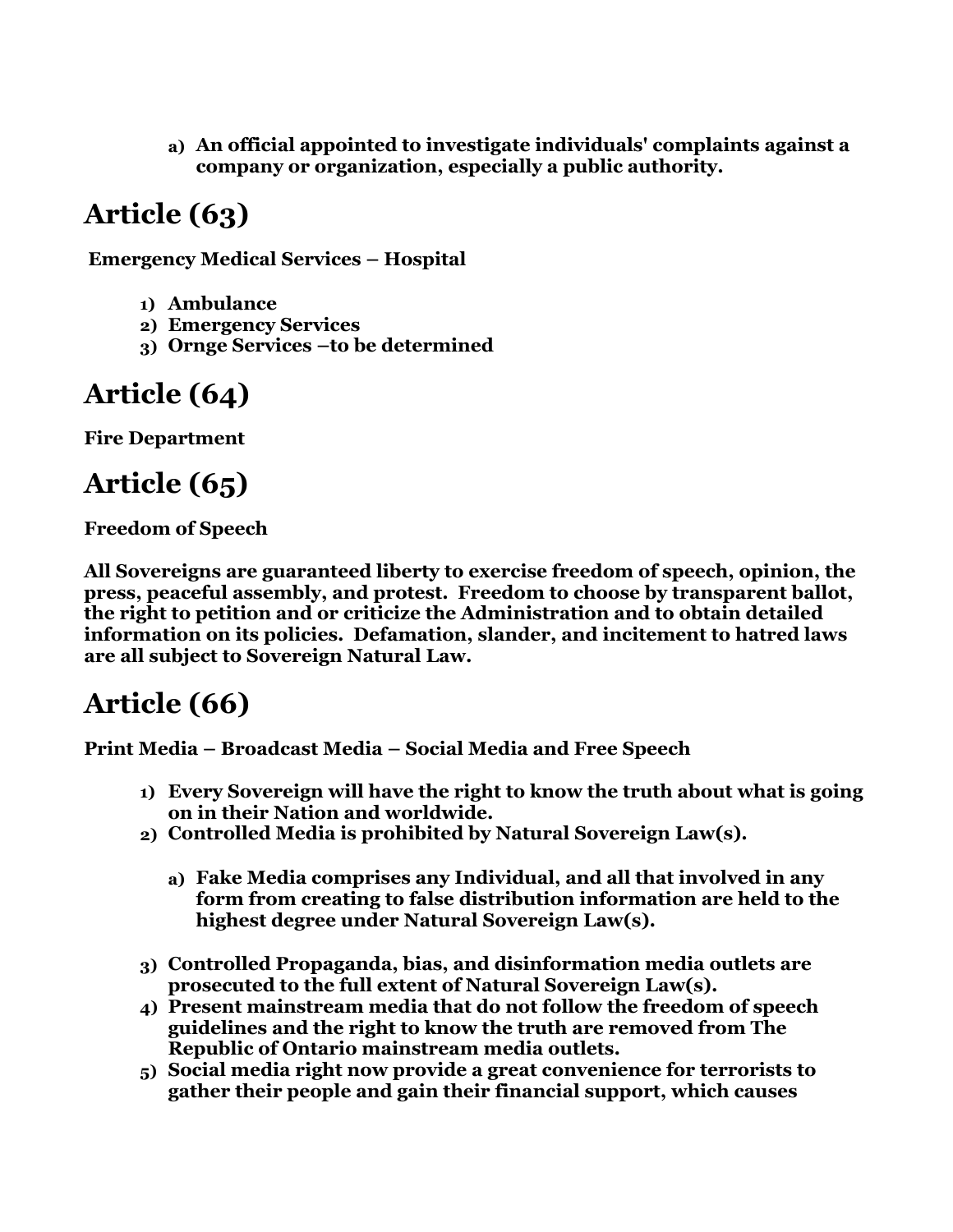**greater danger to the Sovereigns. The Republic of Ontario will prevent these potential threats by eliminating this kind of social media.**

- **a) Monitoring Committee is established to monitor social media and reduce this possibility to a great extent.**
- **6) Pivotal Pros and Cons of Media Censorship.**
	- **a) This is an exploitable way to damage the Sovereigns of a Nation.**
	- **b) It violates Unalienable Rights.**
	- **c) Freedom of speech and press is implemented for a reason.**
	- **d) An excessive amount of media censorship can infringe on the fundamental rights of the Sovereigns.**

#### **Article (67)**

**Recreational Sports** 

**The Republic of Ontario will have full independence in all sports and other recognized competitions, not limited to international events.**

**1) Sovereigns will not be under any obligation to finance any events or competitions; these activities are financed by those involved.**

## **Article (68)**

**Associations and Groups**

**The Republic of Ontario strictly prohibits all groups that have been known to harm sovereigns, any association body, program, scheme, or secret society, domestic terrorism, and any of the structures that represent them. This consists and is not limited to public employees, local Authorities, Unitary Authorities, town and village councils or committees, or within any non-administrative, interadministrative, charity, or volunteer organizations. Charity groups or volunteer organizations are accepted with full disclosure, transparency, and accountability. No Secret societies, ideologies, or groups are tolerated or involved in or with The Republic of Ontario.**

- **1) Illuminati.**
- **2) Freemasons.**
- **3) Order of the Skull and Bones.**
- **4) Knights of the Golden Circle.**
- **5) Order of the Nine-Angels.**
- **6) Knights of the Templar.**
- **7) Bilderberg Group.**
- **8) Muslim Brotherhood.**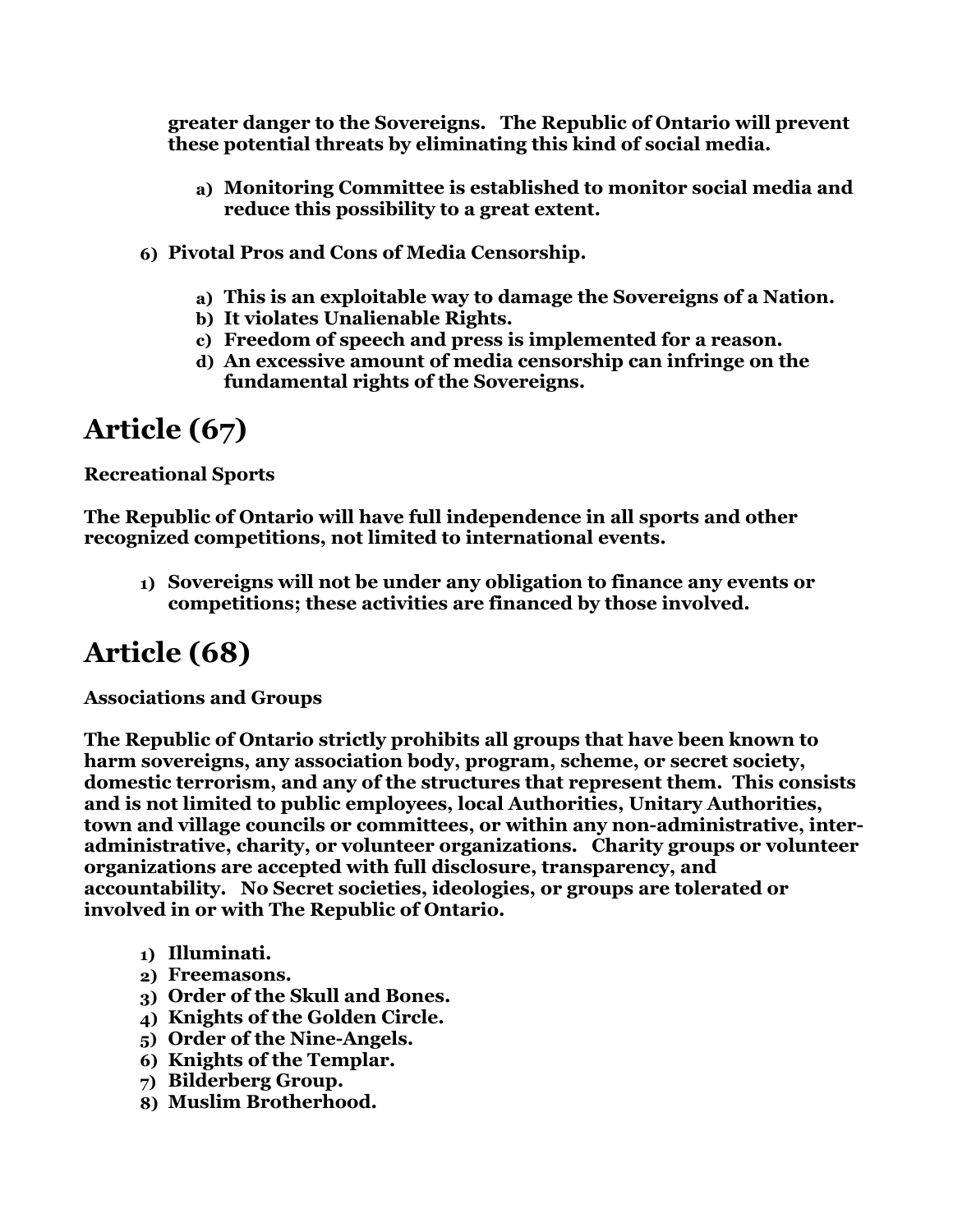**9) Trilateral Group.**

- **10)Islam and Sharia Law.**
- **11) Unions.**
- **12)Any group designated on the list of Foreign Terrorist Organizations.**
- **13)BLM**
- **14)Antifa**
- **15) Any other group(s) or secret societies that are not mentioned.**

# **Article (69)**

**Nation Immigration Policy of The Republic of Ontario**

**Sovereigns have determined a hold on Immigration during the transition of The Republic of Ontario up to (5) years.**

**After (5) five years, it will then be determined every year. Some circumstances can require Immigration in The Republic of Ontario (to be determined). The Republic of Ontario Administration will control and manage Immigration. The Republic of Ontario will set strict annual limits and caps on Migration and Immigration so that the resources and economy are not drained.**

- **1) New immigrants and communities get a chance to assimilate effectively and harmoniously.**
- **2) An immigration office is established to control all Immigration into The Republic of Ontario, assist newcomers, and detain and extradite unlawful entries.**

# **Article (70)**

#### **International Students**

**International students and postgraduates wanting to study in The Republic of Ontario will need to apply for a student visa before entering The Republic of Ontario.**

- **1) International Student visas may be granted for the duration of the student's courses.**
- **2) International students will have to apply for The Republic of Ontario sovereignty after four years to remain in The Republic of Ontario.**

# **Article (71)**

#### **Foreign Marriage**

**A foreign sovereign wanting to marry a Sovereign of The Republic of**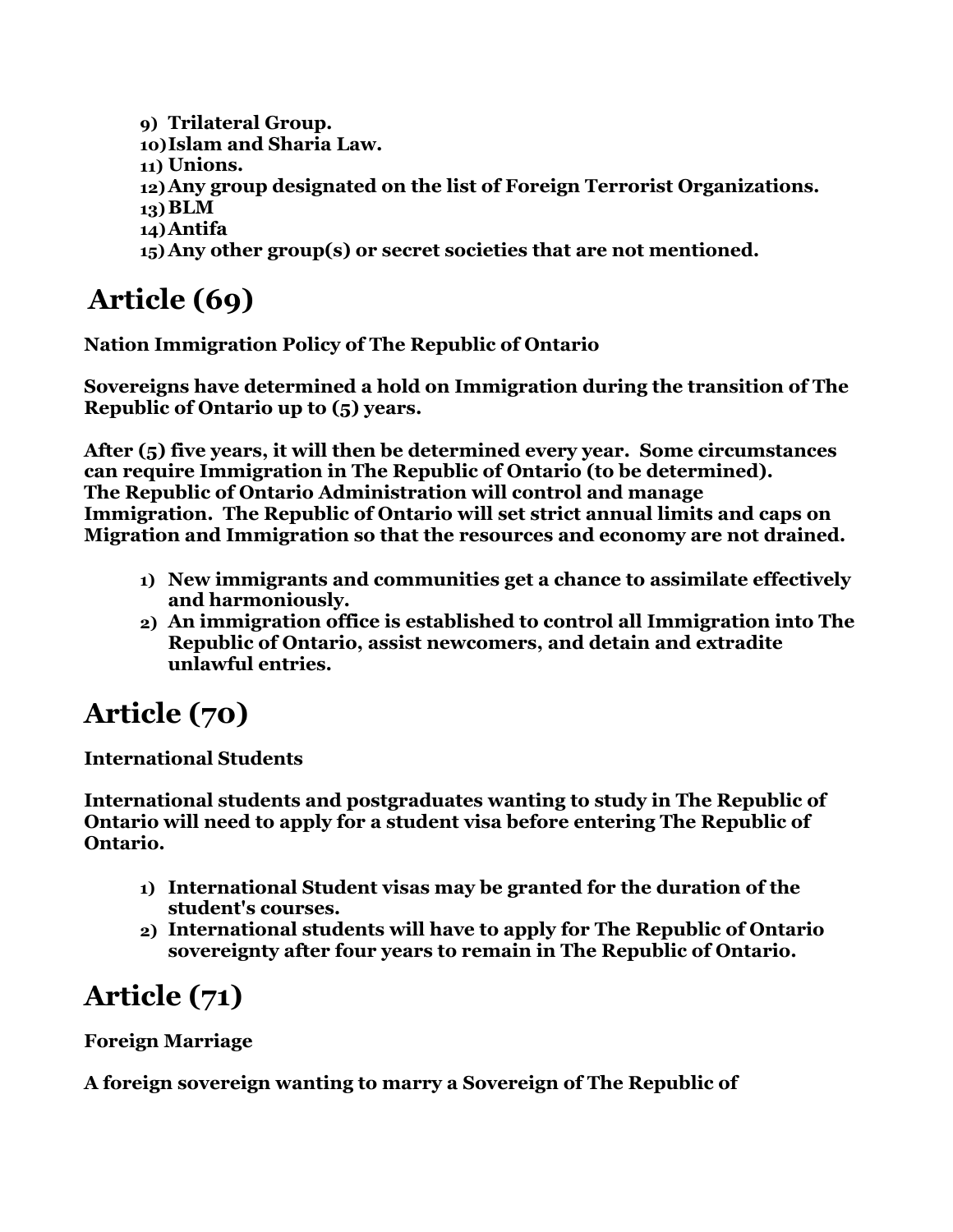**Ontario will need to apply to become a Sovereign of The Republic of Ontario before their visa expires.**

## **Article (72)**

**Marriage Sovereign as Partners in a Personal Relationship**

**Marriage – Sovereign process for a fiancé (e):** 

- **1) Marriage alone does not grant a person sovereignty in The Republic of Ontario.**
- **2) Improper disclosure and inaccuracies can delay or prevent Sovereignty.**
- **3) Fiancé (e) requires a VISA.**
	- **a) If your fiancé (e) lives overseas and the wedding will take place in The Republic of Ontario, you will need to ensure proper visas are in place. A visa is proof of approval for a foreign sovereign to enter The Republic of Ontario.**
- **4) The Republic of Ontario and Immigration Services (ROIS) offers the process outlined below:**
	- **a) Proof of the identity of the fiancé (e) (Valid passports).**
	- **b) The visa for a fiancé (e) to obtain a ROIS -1 visa.**
	- **c) Complete a Petition for Alien Fiancé (e) form.**
	- **d) Medical examinations.**
	- **e) Evidence of your relationship. (Photo's, all media communications, and joint travel).**
	- **f) Once the visa is approved, your fiancé (e) can immigrate to The Republic of Ontario, and the two of you have 90 days to marry. If the marriage does not occur within the 90 days allowed by the visa, your fiancé (e) must leave The Republic of Ontario.**
	- **g) Obtain resident status for your new spouse. Once you are married, you can apply to change the foreign spouse's status to permanent resident status. This permanent resident status is conditional for individuals granted within two years of marriage. The conditional status can be removed after two years of marriage.**
	- **h) Residency status is valid for five years; the individual must apply for permanent resident status before the passing of five years.**
	- **i) After the spousal residency requirement of three years has been met, and an application has been filed, the naturalization process takes about six months to complete. An interview and a sovereignty test are required to complete the process.**
	- **j) If approved for Sovereignty, your spouse will take the Affirmation of Allegiance at a naturalization ceremony. This ceremony is presided over by an Administrative Officer. This final step is required to complete the naturalization process.**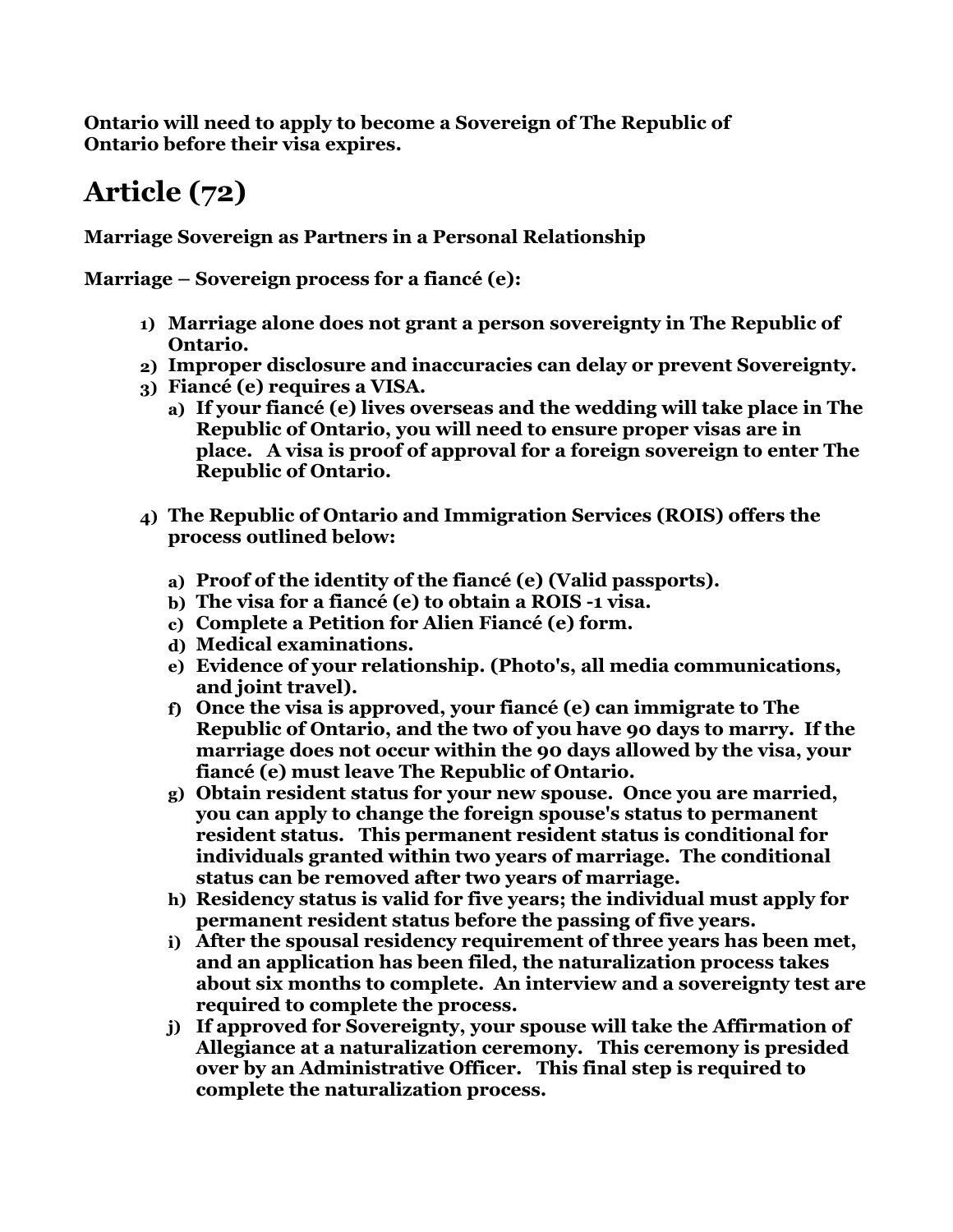#### **(AFFIRMATION OF OFFICE)**

**"I do solemnly promise and declare that I will maintain the Constitution of The Republic of Ontario and uphold its Natural Sovereign Law(s) and the laws of the land, that I will fulfill my duties faithfully and in accordance with The Republic of Ontario Constitution and the Natural Sovereign Law(s), and that my aspirations and capabilities will also be to the service and welfare of the Sovereigns of The Republic of Ontario, as well as to my immediate self and family."**

#### **Article (73)**

#### **NATURALIZATION PROCESS:**

- **1) Naturalization is the process of a permanent sovereign becoming a full sovereign of The Republic of Ontario.**
- **2) Eligibility requirements to become sovereign, which comprises that the applicant must:**
	- **a) Be at least 18 years old.**
	- **b) Have proper Documentation.**
	- **c) Having been in good standing in The Republic of Ontario for at least 18 months within the past three consecutive years before applying and residing continuously in The Republic of Ontario.**
	- **d) Must be able to read, write, speak, and comprehend the English language of The Republic of Ontario.**
	- **e) Must understand civics knowledge of The Republic of Ontario's history, The Republic of Ontario's Constitution, and The Authority of the Power of the Sovereigns.**

#### **(AFFIRMATION)**

**"I do solemnly promise and declare that I will maintain the Constitution of The Republic of Ontario and uphold its Natural Sovereign Law(s) and the laws of the land, that I will fulfill my duties faithfully and in accordance with The Republic of Ontario Constitution and the Natural Sovereign Law(s), and that my aspirations and capabilities will also be to the service and welfare of the Sovereigns of The Republic of Ontario, as well as to my immediate self and family."**

#### **Article (74)**

**IMMIGRATION**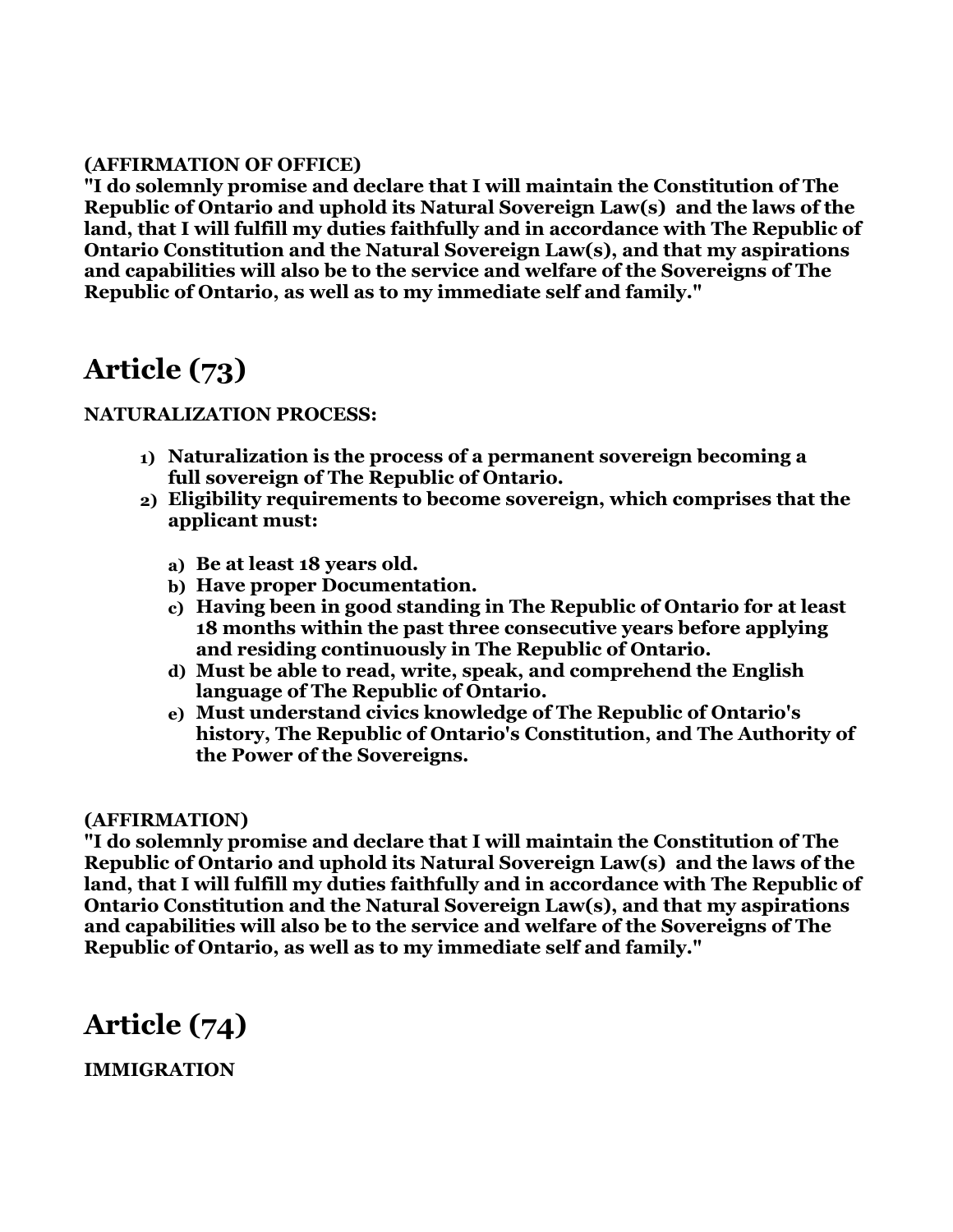**New immigrants are allowed to apply for Ontario sovereignty based on qualification and skill levels, with a capped amount of Immigration set for every year. New Republic of Ontario Sovereignty applications will allow for naturalization after these, and all other statutory criteria have been met and complied with it.**

## **Article (75)**

**Deportation – Immigration Law – Republic of Ontario Immigration Deportation (ROID)**

**ROID – is responsible for enforcing immigration Natural Sovereign Law(s). ROID can detain a person for immigration reasons, even if they are not detained as a result of the criminal charges. And if the person is convicted of a crime, ROID may prepare a report. The report may lead to a deportation order or an "admissibility hearing" before the Immigration Division of the Immigration and Refugee Board (IRB). A criminal conviction can lead to Deportation.**

- **1) Anyone in The Republic of Ontario who is not a Sovereign resident is either a "landed immigrant" or a foreign national.**
	- **a) A "landed immigrant" is an immigrant or refugee who has been granted the right to live in The Republic of Ontario, and their application has been approved within the Immigration Laws of The Republic of Ontario.**
	- **b) A "landed immigrant." The right to live in The Republic of Ontario is not an absolute right, and any Sovereign "landed immigrant" who is a Permanent Resident can be at risk for being deported if he or she is convicted of a criminal offense.**
	- **c) The Republic of Ontario immigration system and our Natural Sovereign Law(s) exist to serve the interests of the Sovereigns of this Nation above all else.**
- **2) A landed immigrant can be removed from The Republic of Ontario for a variety of reasons set out in the Immigration and Refugee Protection Act.**
	- **a) Any crime committed by a Foreign Alien or Sovereign landed immigrant who has relocated or visiting The Republic of Ontario will lose Sovereignty and are extradited at their cost from The Republic of Ontario – NO Negotiation.**
	- **b) It is a Privilege to be accepted, not a Right.**
	- **c) Serious Crimes of The Republic of Ontario are resided and decided in the Grand Jury Court System.**

**Article (76)**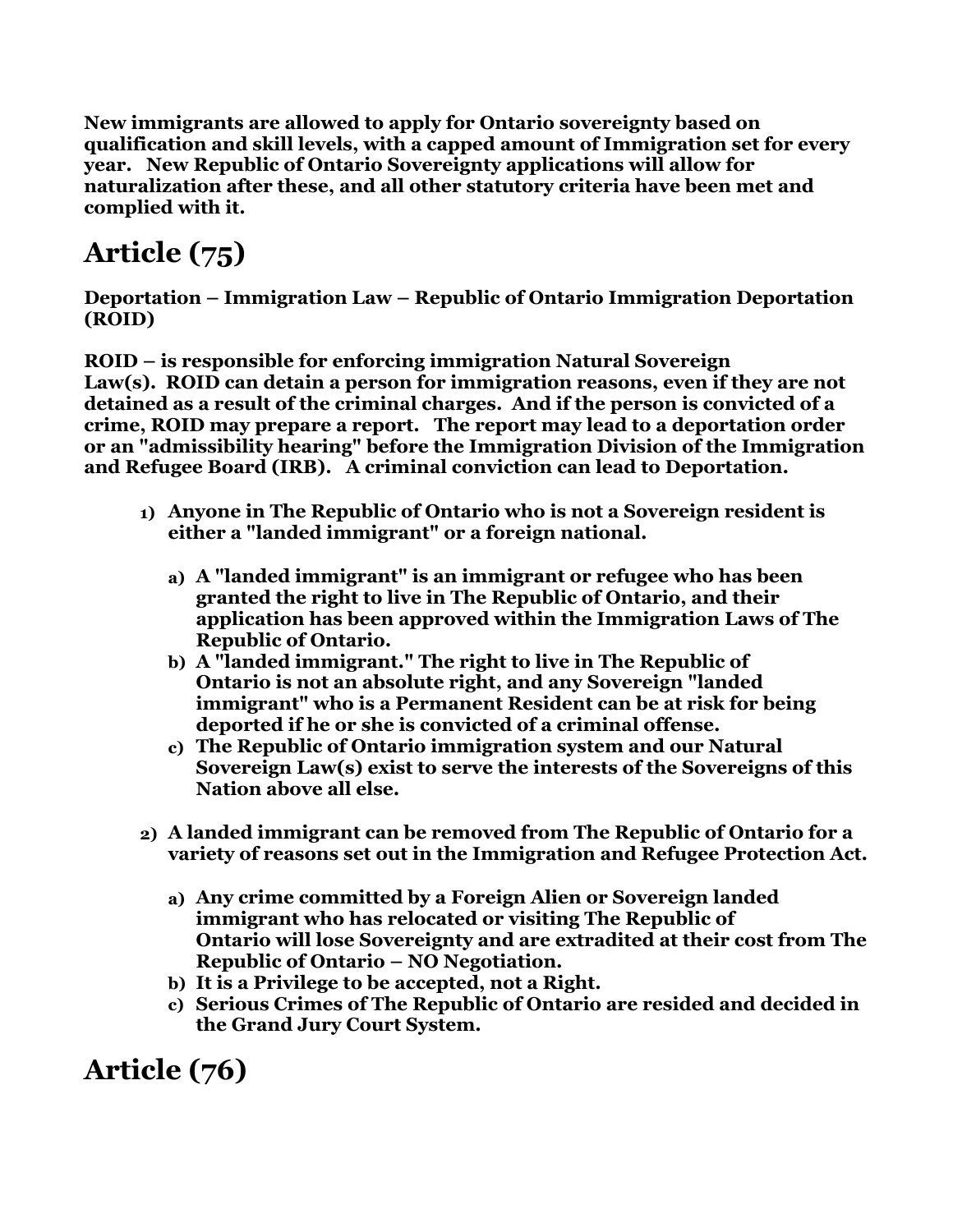#### **Extradition**

 **Serious Crimes of The Republic of Ontario are resided and decided in the Grand Jury Court System.**

- **1) 2nd-degree murder, impaired driving causing death, assault with a deadly weapon, kidnapping, armed robbery, identity theft, home invasion, (List not completed).**
- **2) Pedophilia, child pornography, 1st-degree murder, rape, sexual assault, selling drugs to minors, attempted murder.**

## **Article (77)**

**The Republic of Ontario Border Services Agency (ROBSA)**

**When someone who is not a Sovereign of The Republic of Ontario is charged with a crime, the Peace Officer passes this information on to The Republic of Ontario Border Services Agency (ROBSA). ROBSA is responsible for enforcing immigration Natural Sovereign Law(s). ROBSA can detain a person for immigration reasons, even if they are not detained as a result of the criminal charges.**

**1) If the person is convicted of a crime, ROBSA may prepare a report. The report may lead to a deportation order or an "admissibility hearing" before the Immigration Division of the Immigration and Refugee Board (IRB). The hearing can result in a deportation order.**

## **Article (78)**

**International, Foreign Employment** 

**Employment to foreign or alien Sovereigns will only be available if there is NO qualified Sovereign of The Republic of Ontario to fill that position.**

### **Article (79)**

**The following are several types of aliens:**

- **1) A lawful alien is a foreign national who is permitted by law to be in the host nation.**
- **2) An unlawful alien is any foreign national inside a nation where he or she has no lawful right to be.**
- **3) An enemy alien is a foreign national of a nation that is at war with The Republic of Ontario.**